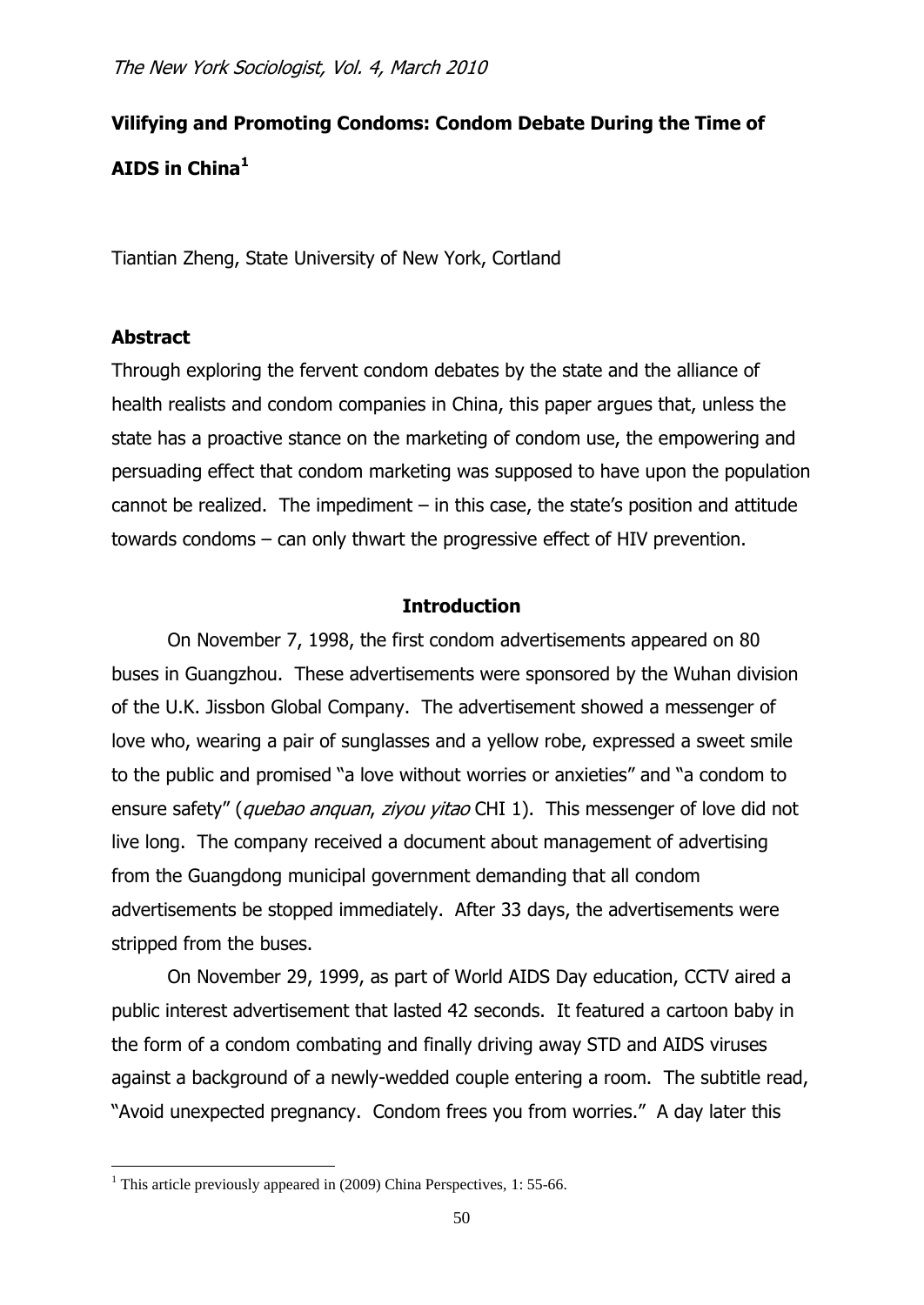advertisement was banned by the government because it "violated the advertising law."

In 2000, a 360-square-meter-long advertising banner was hung on a mansion. This time the smiling messenger survived only 20 hours before it was "killed." It was removed by order of the Bureau of Industry and Commerce.

On December 2, 2002, after the Durex Company had negotiated with various governmental departments for over half a year, including the Chinese Hygiene Department, the Pharmaceutical Supervision Bureau, and the Family Planning Committee, a public interest advertisement finally emerged on CCTV. Despite all the efforts, the Durex name never appeared on TV. The company had originally negotiated an agreement to show a public interest advertisement on November 25 for two consecutive weeks and include the Durex brand and Qingdao Latex manufacturer. However, on Nov. 21, the company received a notice from the CCTV stating that the Industrial and Commercial Bureau prohibited the display of the Durex brand on the screen. On Nov. 26, the company received a letter from the Bureau to the same effect. Instead of the ad appearing for two weeks before World AIDS Day, it was limited to one week after World AIDS Day, and the name Durex never appeared on the screen. The company thought that World AIDS Day was a chance for Durex to enter mass media, yet it failed.

On November 15-21, 2003, the CCTV broadcasted a public interest advertisement with the title: "Value Life, Prevent AIDS." Although the CCTV had agreed to show the brand name Durex on TV, the effect of the advertisement was severely mitigated by having the sponsor's name fly by so quickly that no one could catch it, thus violating the regulations requiring the sponsor's name to remain for three to five seconds. This is the second time that the Durex Company encountered setbacks on CCTV.

Durex and other condom manufacturers also attempted to advertise in media such as newspapers and magazines, but the Industrial and Commercial Bureau declared such advertisements against the law (Jin 2002).

While in today's Western world condom marketing is perceived as a centerpiece of AIDS education and prevention, in China, as we have seen, condom advertisements in the media have been outlawed, prohibited, and severely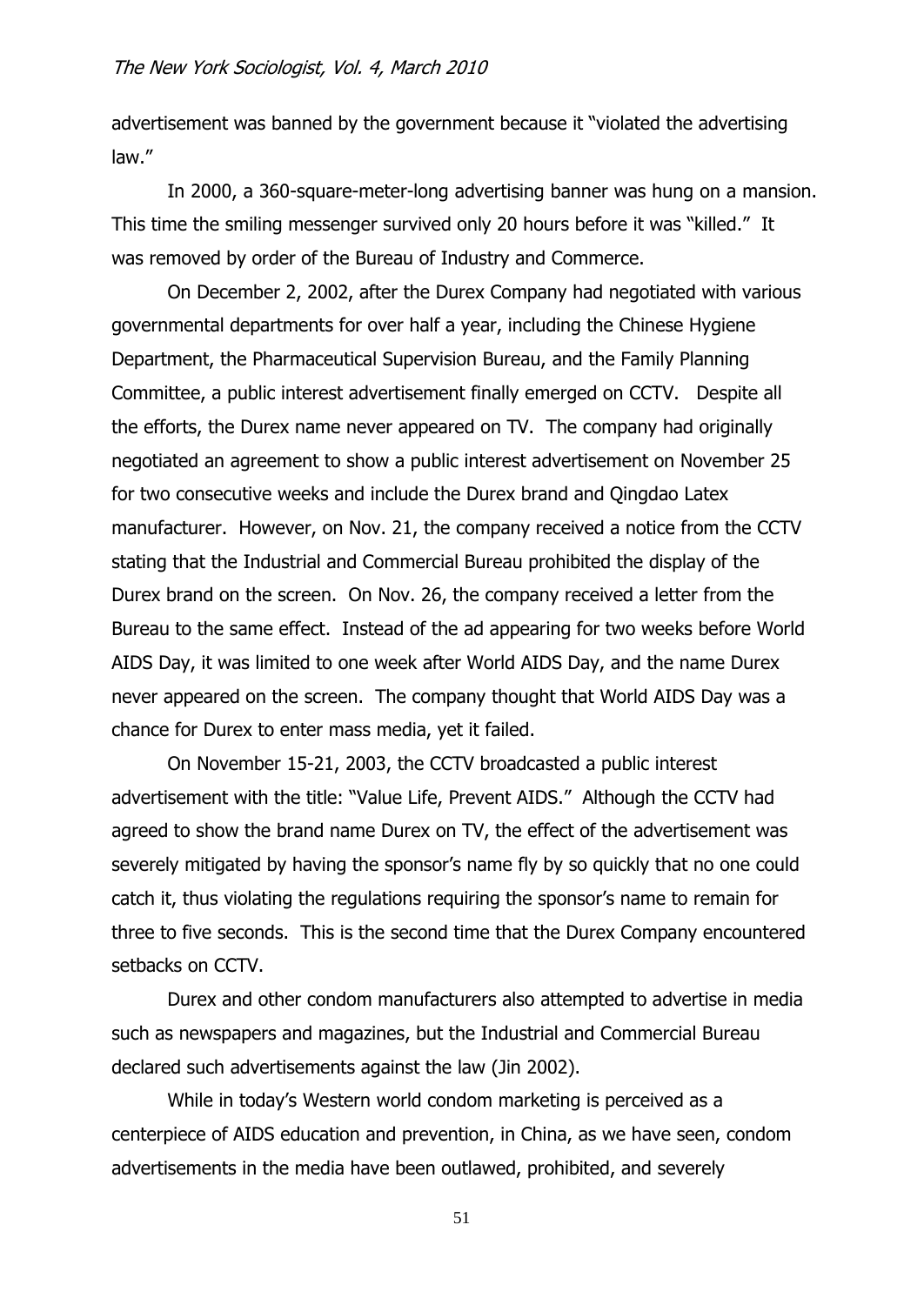regulated. As I will explain later in the article, sexual morality and state-building are inextricably linked to the state's stringent control of condom advertisements. While globally "AIDS communication programs have changed the way that condoms are perceived and promoted in many countries; this change has not yet occurred in China" (Wen 2002: 14).<sup>2</sup> The result is disconcerting: in China, according to a 2003 national survey, 17% of the population had never heard of HIV/AIDS and 77% did not know that condom use could prevent transmission (Hunter 2005: 91). Other surveys showed that only 18-21% of Beijing medical students thought condom use would protect them from HIV (Wang 2007). $3$  Only 12% of men from Shandong province considered condoms protective against HIV/AIDS (UNAIDS 2003). In the most recent survey of sexual conduct, 26.1% reported having used condoms (14.3% in towns and 8.4% in countryside), and only 37.3% knew that curing other STDs could help prevent AIDS (Ling 2004). It is astonishing that such a high ratio of people did not know that they could use condoms to protect themselves.

In this paper, I will investigate the conflicting meanings of, and attitudes towards condoms by different agents driven by different interests, and the impact of the state's condom policy upon the local community and the local condom market. More specifically, the state family planning administration documents routinely refer to condoms as "*biyuntad"* (CHI 2) – literally, "contraception condoms" – emphasizing only the contraceptive use of condoms. The alliance of local condom companies, scholars, and health realists opposed this meaning and produced "*anquantao*" (CHI 3) – literally, "safe condoms" – to denote condoms as a tool for safe sex. The production of these two conflicting meanings of condoms is crystallized in the arguments between the state and the alliance of health activists, as explicated below.

This paper is based on a one-year intense ethnographic fieldwork with a wide array of field methods that include participant observation in condom companies,

 $2$  Trainings on condom marketing to "high-risk" groups took place in a limited number of cities such as Xinjiang, Sichuan, and Yunnan, funded by the China/UK project (Lin 2002). The World Health Organization also started the pilot project of "100% condom use" model in Wuhan city and Jingjiang County in 2000. The Vice Premier and Minister of Health, Madam Wu Yi, remarked specifically on the promising results of the 100% CUP strategy: "The 100% CUP in Hubei and Hunan have proven to be measures that have significantly decreased the incidence of sexually transmitted infections and played an active role in prevention and control of HIV/AIDS, and are worthy of further expansion to other

provinces" (Wang 2007).<br><sup>3</sup> 76% of these students expressed confidence in the "one stable partner" strategy (Wang 2007).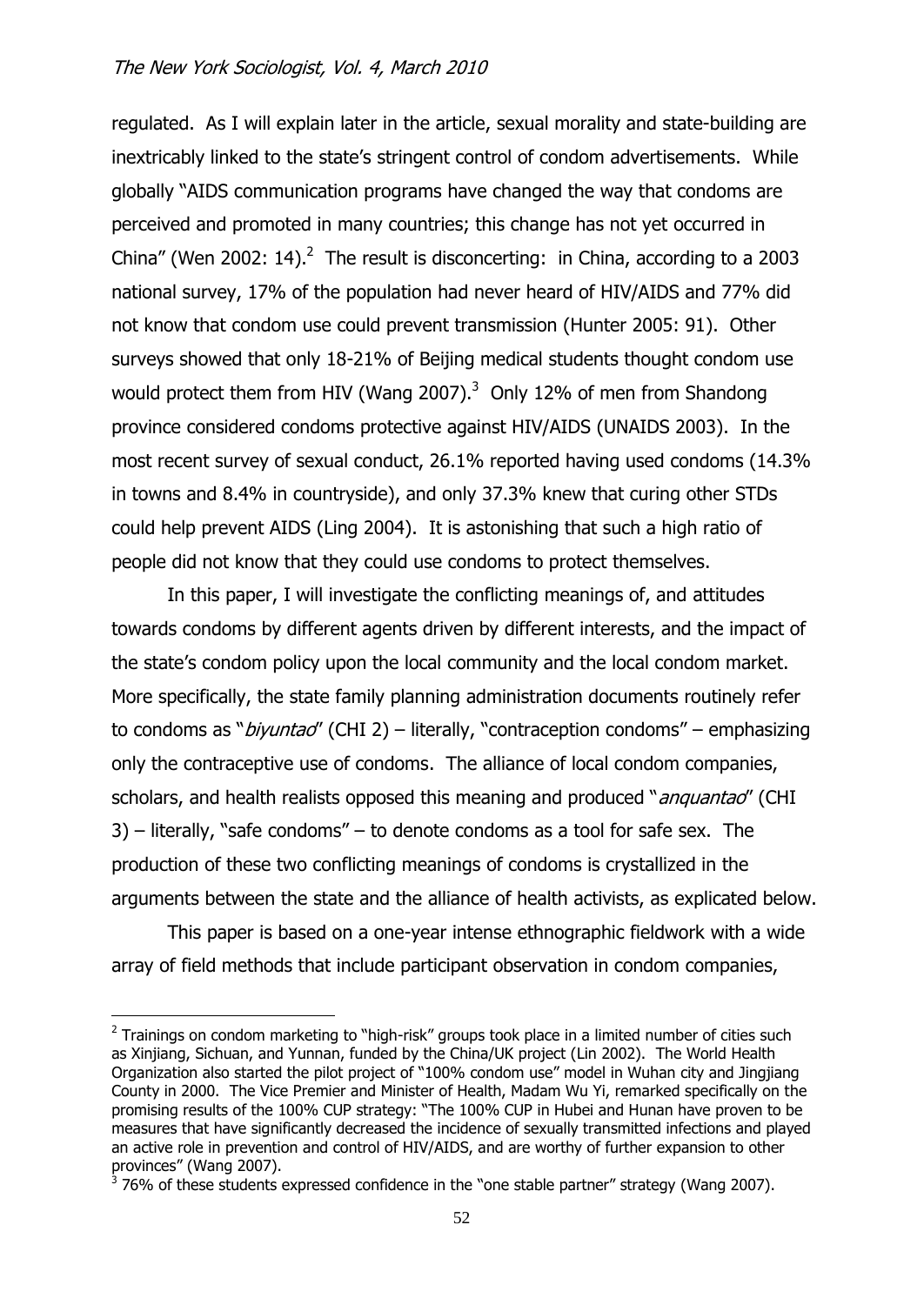archive research, and structured and unstructured interviews of government officials, managers of the local TV station, medical professionals, male and female consumers, managers of condom companies and adult health shops, and male clientele and female sex workers, who were my research subjects for my three-year ethnographic fieldwork. This paper will answer the following questions: What is the state's attitude towards condoms? What kind of impact does it have on the community and the local condom market? How does the alliance of local condom companies, scholars, and health realists respond to the state-disseminated hegemonic discourse about condoms? What are the underlying reasons that belie the consistent setbacks in the efforts to advertise condoms?

Through exploring the fervent condom debates by the state and the alliance of health realists and condom companies, this paper argues that unless the state takes a proactive stance on the marketing of condom use, the empowering and persuading effect that condom marketing was supposed to have upon the population cannot be reached. The impediment  $-$  in this case, the state's position and attitude towards condoms – can only thwart the progressive effect of HIV prevention.

Below, I will first review the literature on the marketing of condoms and then discuss the state's attitude towards condoms in the context of the 1989 state law on condom advertisements. I will then explore the repercussions of the state's definition of condoms on local communities and the condom market. I will follow this section with an account of the attitude towards condoms by the alliance of local condom companies, scholars, and health experts. Finally, I will investigate the attitudes towards sex in the Maoist and post-Mao state and unravel the underlying reasons behind the state's taboo on condom advertisements.

## **Marketing of Condoms**

The best means of preventing HIV is through education, which teaches the public to adjust their behaviors to reduce or eliminate HIV exposure. Since sexual transmission accounts for the majority of HIV infection in the developing world and condoms have been proven to be an effective physical barrier to HIV infection, condom use and reduction of the number of partners, next to abstinence, have been the mainstays of prevention of sexual transmission of HIV.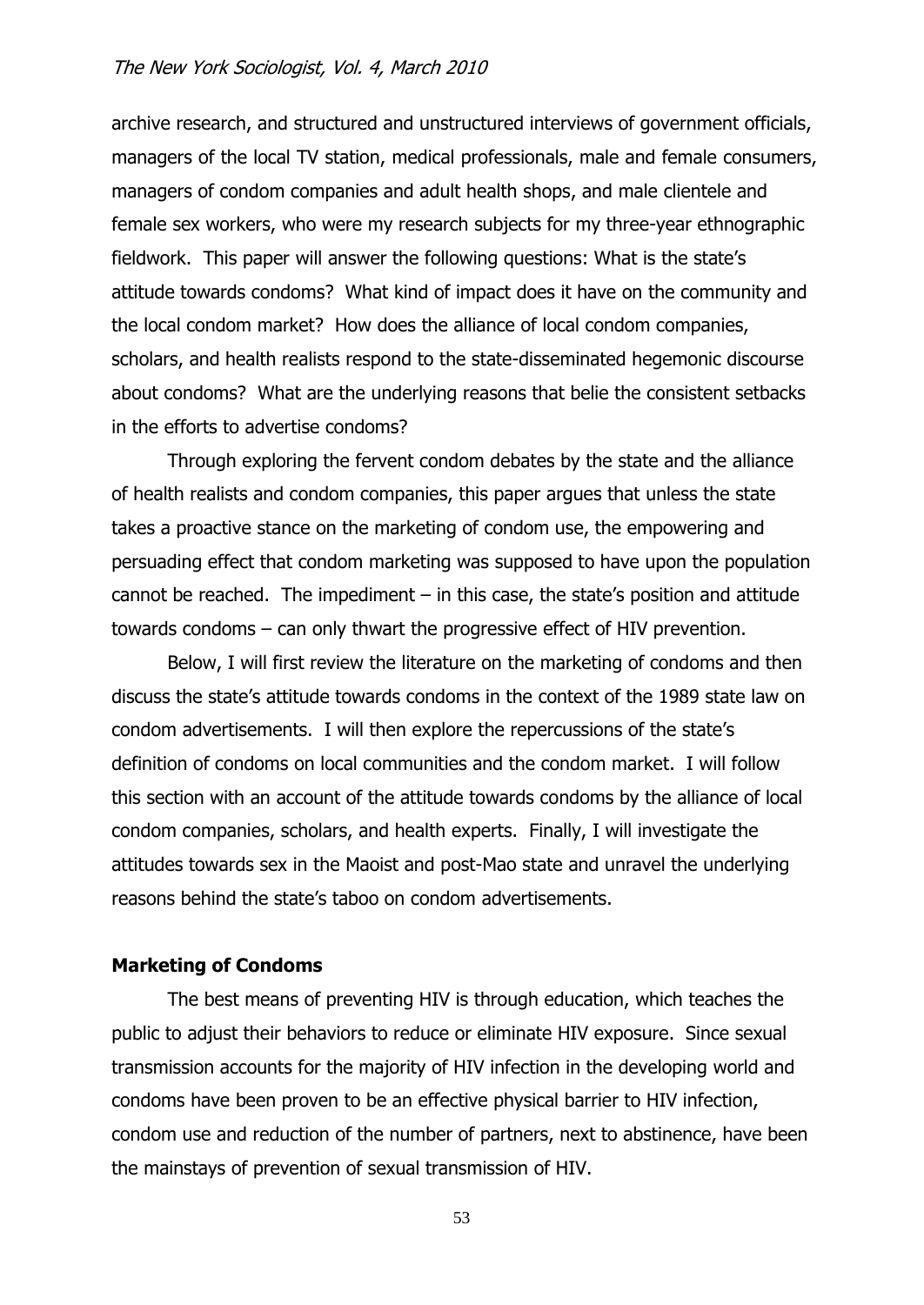Health education involves imparting medical knowledge to the public in the hope of altering their behaviors. Earlier grassroots health educators followed Paulo Freire, David Werner, and others, and envisaged dissemination of medical knowledge as a source of empowerment (Freire 1970; Lane 1997: 166; Werner 1977). Indeed, providing the laymen with health information was believed to mitigate the level of ignorance and facilitate informed choices. Although many current agencies, such as the Ford Foundation, still operate under this mantra of health information as a form of empowerment, some researchers point out that it is difficult to measure the empowerment due to the lack of research conducted in this area (Lane 1997: 166).

Beginning in the 1970s, there was a shift from the goal of empowerment to the goal of persuasion (Lane 1997). Market advertising techniques have been appropriated to distribute and broadcast health information in an attempt to persuade people to alter their current behaviors. Since the late 1970s, a proliferation of mass media forms have been tapped into, including MTV, soap operas, and the internet, in order to transform health behaviors (Birkinshaw 1989; ICAF 1989; Lane 1997: 166; Rogers 1989; Singhal 1988). The theoretical underpinning of the social marketing of health information is the social learning theory that strives for behavioral change via entertainment, communication, and amusement (Bandura 1977). Entertaining programs for radio, TV, movies, or music have been employed as ideal channels throughout the world to reach the public about health messages and to change behaviors (Singhal 1999). One of the best examples was the campaign run by Population Communication Services at John Hopkins University (Coleman 1988; Lane 1997).

In the current global HIV/AIDS pandemic, a combination of empowerment and persuasion has been set as the strategic goal for marketing condoms. Paramount surveys have revealed that TV is the most common means through which people learn about HIV, followed by newspapers, radio programs, and journal and magazine articles. Indeed, forms of media, including newspaper, magazines, newsletters, television, and radio, have formed a vital front line in the global struggle against AIDS. It is believed that as long as the media puts forward AIDS as a major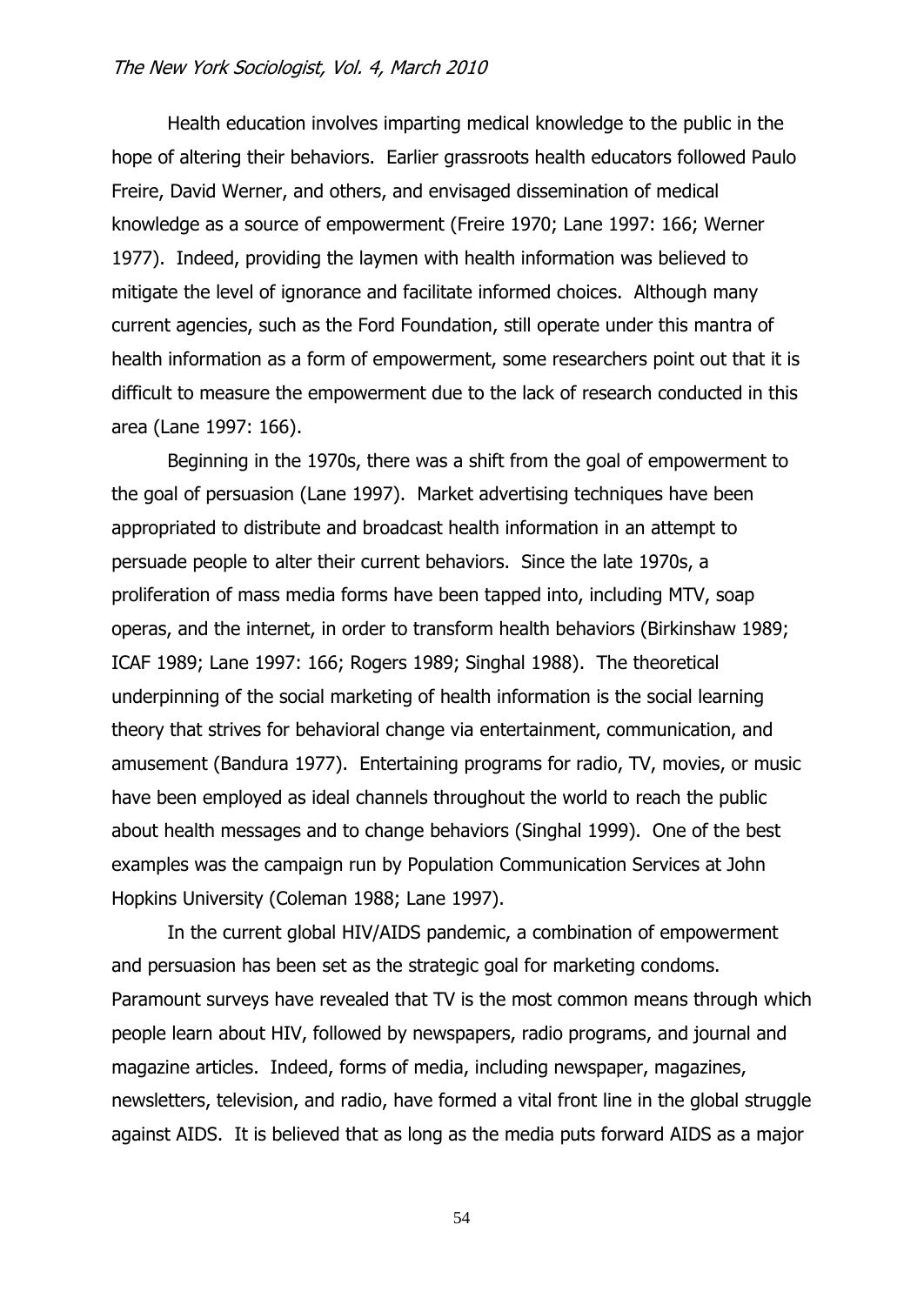concern in a society's consciousness, it is easier for public health professionals to disseminate preventive messages such as safe sex and condom use.

It is the recognition of the significant role of media that has made the marketing of condoms a dominant approach to health education. The World Health Organization Global Program on AIDS is committed to working with mass media to enhance public knowledge about AIDS, as the organization believes that it is an effective way to help implement the WHO's global strategies against the spread of HIV/AIDS. Many countries around the world have experimented with the marketing of safe sex, condom use, and the reduction of sexual partners. It has been reported that frequent references to condoms and certain condom brands via media have an enormous effect on people. In fact, one of the most frequently quoted reasons for condom use by the research subjects is condom advertising. People who have been exposed to condom advertising are radically more likely to use condoms than those who have not (Adetunji 2003; Agha 1997; Fajans 1995; Messersmith 2000). $4$  In Tanzania, five annual surveys have revealed that radio soap operas have brought about a reduction in the number of sexual partners and increased condom implementation (Vaughan 2000). In Nigeria, Uganda, and Zaire, studies have demonstrated that media marketing of safe sex has led to a sharp increase of condom use, a reduction of the number of sexual partners, and more willingness and openness to discuss safe sex (Bankole 1999; Bankole 1996; Katende 2000; Keller 2002).

While the literature on condom marketing has demonstrated its efficacious effect in changing people's sexual behaviors, the role of the state and churches that clash with the marketing messages in the developing world has been either ignored or understudied. In his study of condom marketing in Mozambique, Pfeiffer

<sup>&</sup>lt;sup>4</sup> In Nigeria, for instance, the increasing acceptability of condoms is indicated by frequent references to condoms in the popular press and by vigorous social marketing campaigns for such brands of condoms as "Right Time," "Gold Circle," and others (Messersmith 2000). Zambia's committee has sponsored newspaper advertisements and comic books featuring a fanged yellow blob that says: ''I am the AIDS virus. I am very small. I am very dangerous.'' More than 500 Zambian high schools now have an extracurricular activity called the anti-AIDS club, whose members sponsor lectures, visit AIDS patients, and publish poetry about viruses and monogamy. In Zambia, for instance, the reported incidence of sexually transmitted diseases has declined 15% each of the last three years. Condom sales are increasing throughout Africa, especially in countries with social-marketing programs (Tierney 1990).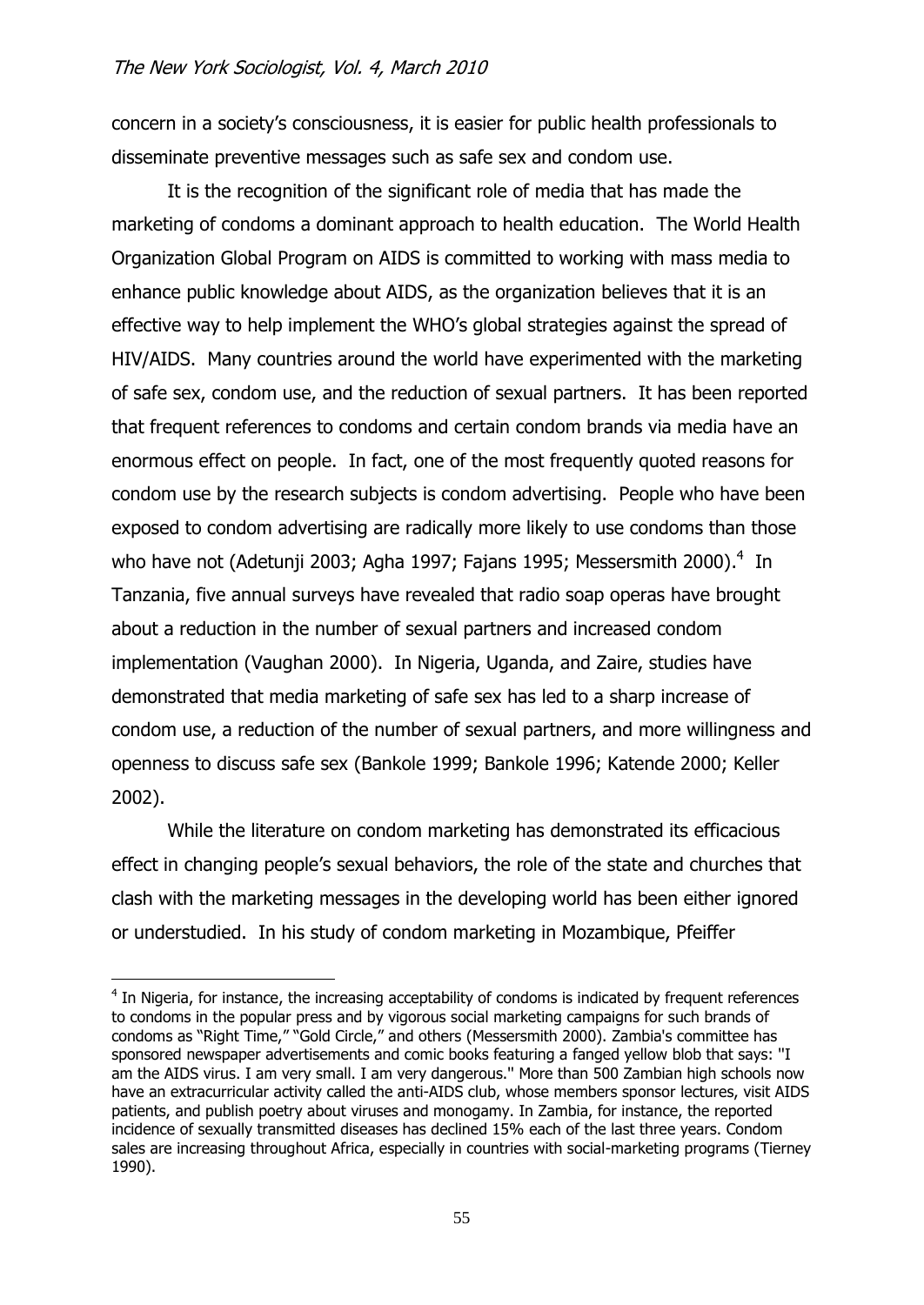delineates the contrasting messages between religious movements and condom marketers. He pinpoints the role of churches in mobilizing the community to blame condom marketing for endorsing promiscuous sexuality through images and slogans and for creating the problem of immoral sex and the HIV epidemic (Pfeiffer 2004). Pfeiffer's study alerts us not only to the existence of the counter-discourse to condom marketing, but also to its adverse and deleterious effect on condom marketing.

Along this analytical line of inquiry, below I will utilize a case study from China to explore the role of the state in condom marketing. I argue that unless we put the state back into the picture, condom marketing will not achieve its task of HIV prevention.

## **State Law against Condom Marketing**

The taboo against condom advertisements in China originated from the 1989 regulation titled, "About Prohibition of Advertisements of Sex-Life Related Products." This law stipulated that any medical equipment designed to cure sexual malfunction or aid sexual life, although legally produced, may not legally be advertised. This law became the root of a series of setbacks to condom advertising.

State regulation was based on the state's interest in monitoring and regulating the sexual morality of its citizens. It was argued that during the late 1980s, the government was concerned that the society was not ready for condom advertisements due to so-called "social ethics." Social ethics considers condoms a product related to sex and argues that condom advertisements will encourage prostitution and promiscuity, and exert a deleterious effect upon children and society. Therefore, efforts to promote condoms were stifled by the state. For instance, in 2000, the police used force to close a nightclub because the club had HIV prevention flyers and free condoms issued by the Jissbon Company (Li 2001). The police claimed that "anywhere there are condoms is surely not a good place," that is, existence of condoms in the nightclub indicated prostitution (Zhu 2002).

This regulation was challenged by health professionals in 2001 and 2002. After long appeals, the law was finally relaxed in 2003. Although the ban was lifted to encourage nonprofit condom advertisements, this change was not implemented in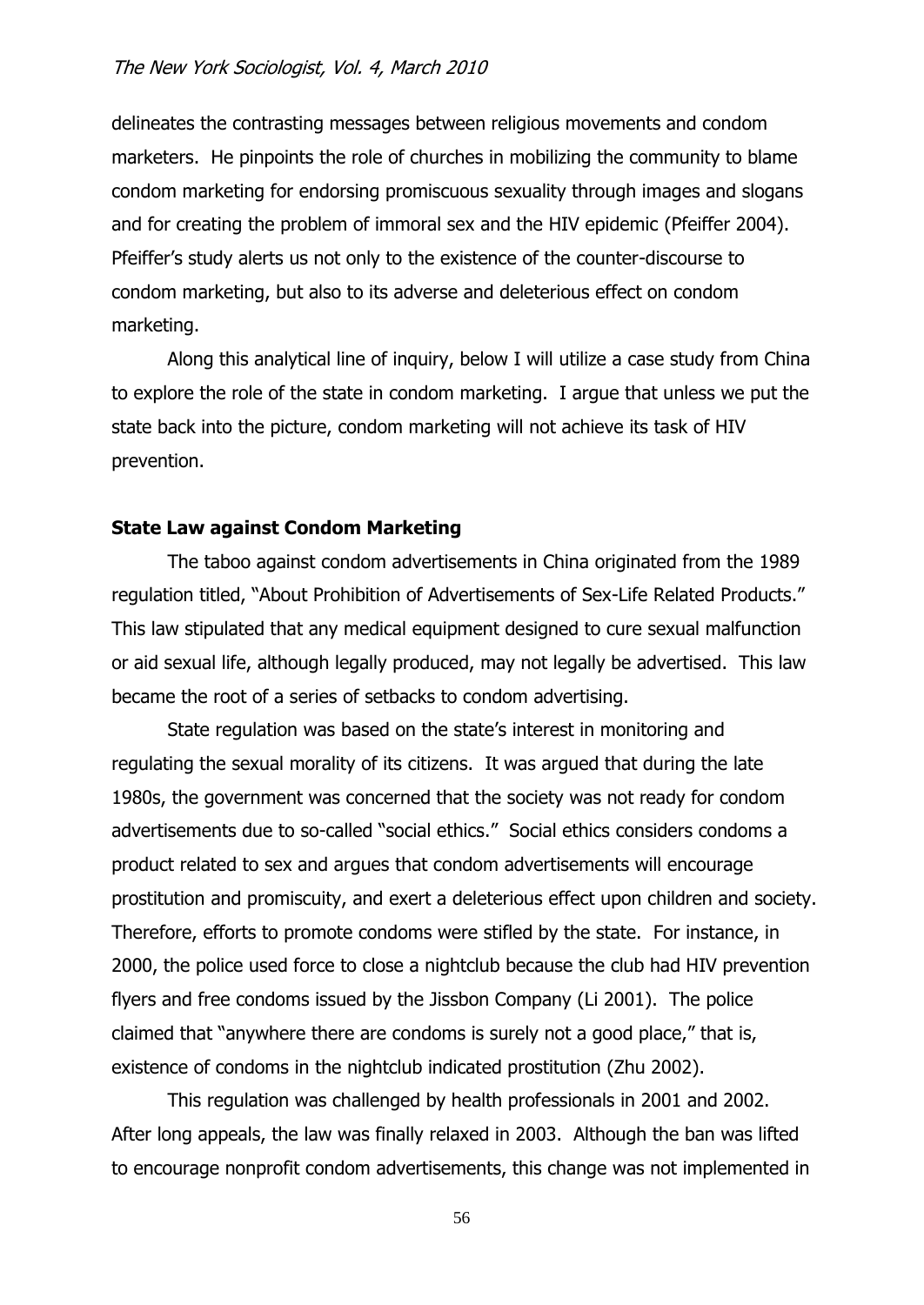local areas. During the time when I conducted my fieldwork in 2007, my interviews with local government officials, managers of local TV stations, and managers of local condom companies revealed that in 2007, despite the revised law of endorsement, condom advertisements on TV were still prohibited. It appeared that the 1989 regulation persisted until 2007, as though the 2003 revised law never existed.

During my interviews in 2007, managers of local TV stations proclaimed that they had government documents mandating them not to advertise condoms. When I mentioned the 2003 revised law that lifted the ban, the answer I received was still, "We have government documents that prohibit condom advertisements. After 11pm though, products that cure impotence and other sexual malfunctions are advertised, but not condoms." I asked a local government official why condom advertisements were still a taboo after the law was revised, and he said, "If we advertise condoms, we are issuing licenses for promiscuous sex and giving up on sexual morality. Abstinence is the best way to prevent AIDS." Other officials in the Industrial and Commercial Department contended that condom advertisements went against the socialist construction of "spiritual civilization." One official said, "China is different from the U.S. and other countries. Condom advertisements are not appropriate for China because our youth have far less sexual knowledge than their counterparts in foreign countries. The influence of condom advertisements in the media will lead them astray, away from the correct path."

This attitude is also seen in countries such as South Korea. The South Korean government strove to revive Korean values of purity and morality, and deemed condom and contraception education for the young as "an uncritical adoption of western-style sex promotion," hence, "culturally inappropriate for Asian youths" (Cheng 2005).

Religious groups around the world have voiced similar anxieties about condoms (Pfeiffer 2004; Smyth 1998). In Ireland, for instance, the Catholic Church believes that the wide availability of condoms serves to heighten the problem of HIV/AIDS (Smyth 1998). As a result, the Catholic teaching that sex must be confined to marriage has permeated the government's response to AIDS. Indeed, this message has been reinforced not only in the government's advertising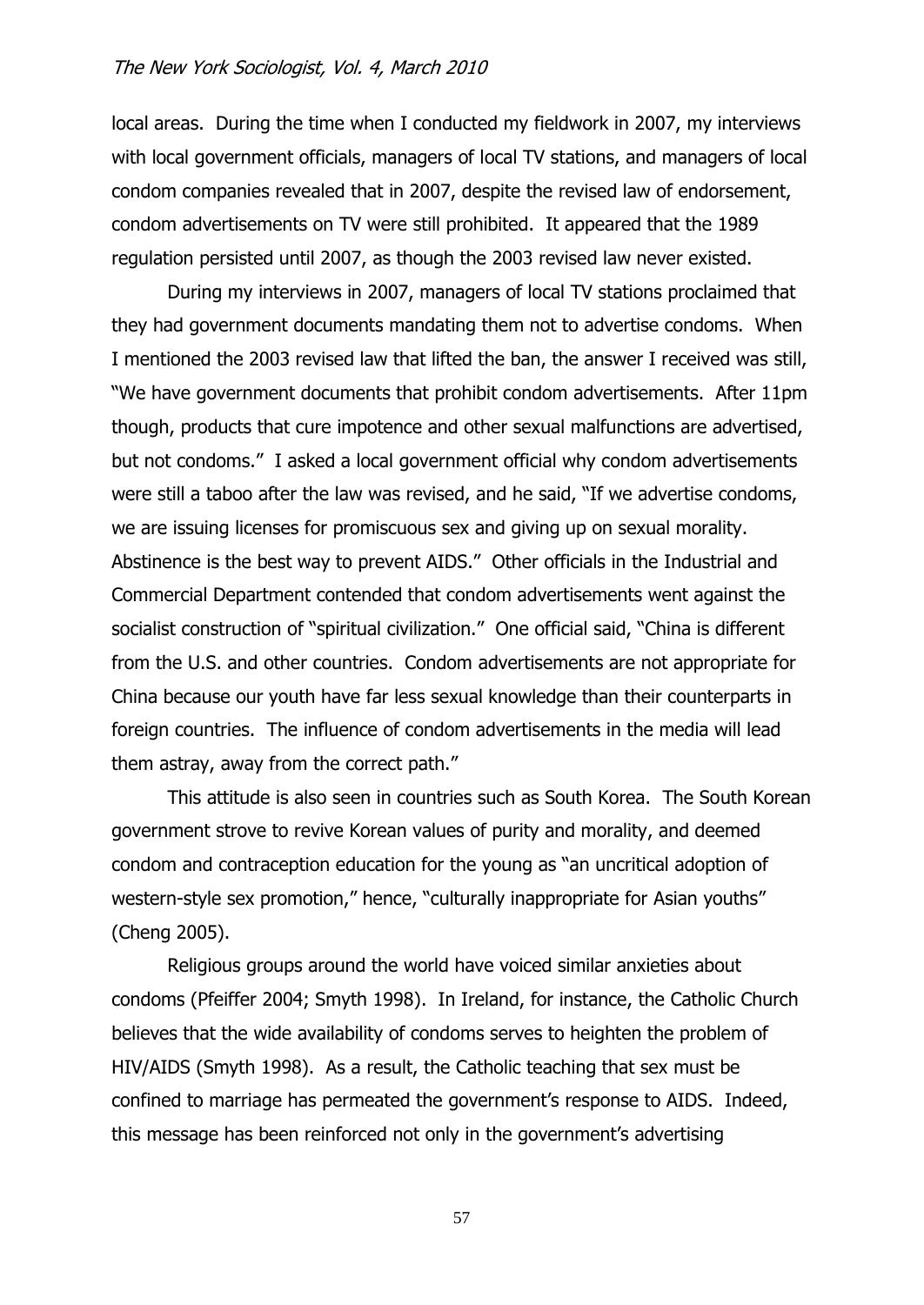<u>.</u>

campaigns, but also in their educational and informative materials (Irvine 2004; Smyth 1998).<sup>5</sup>

My interviews in Dalian have revealed that the revised law was not operationalized in local communities due to the state's concern that condom promotion can increase immoral sexual activity and promiscuity. I argue that this concern arises from the government's interest in disciplining the sexual morality of its citizens, thus defining condoms as a contraceptive tool that should be utilized only within the bounds of marriage rather than to prevent venereal diseases. Indeed, despite the state's concern, studies conducted worldwide have consistently showed that encouraging condom use does not increase sexual activities. It simply makes sexual activities safer (Guttmacher 1997; Sellers 1994).<sup>6</sup>

# **The Impact of Condom Taboos on Local Communities and Universities**

The state's attitude towards and definition of condoms as a contraceptive tool has penetrated local communities, including universities to an extent. During my research, when I mentioned the program of free condom distribution by local NGOs to local people, they appeared alarmed, shocked, and confused. They responded to me, "Handing free condoms to everyone – how can our country allow them to do that? Doesn't that encourage and promote promiscuous sex? Giving people free condoms – doesn't that endorse illicit and random sex? Won't the society be in disorder with such immoral sex?"

<sup>&</sup>lt;sup>5</sup> Janice Irvine's (2004) book discusses the moral discourses that surround sex education debates in the U.S. There are many parallels to the morality discourse described in this article. <sup>6</sup> Despite the assumption that the marketing of condom use and safe sex would encourage sexual activities, a plethora of studies conducted worldwide have concluded otherwise. For instance, based on years of research, the 1999 policy of American Medical Association concluded that promotion of safer sex is effective in delaying sex in teenagers, and abstinence-only programs have limited value (Stine 2007). In another 3-year and 10-month study in Switzerland, a public education campaign promoting condom use is found to be effective in increasing condom use, and does not raise the ratio of adolescents who are sexually active. The research reveals that condom use among 17-30 yearolds increased from 8% to 52%. By contrast, the ratio of adolescents age 16-19 who had sexual intercourse did not increase over that same period. Three other studies have drawn the same conclusion that promotion of condom use does not boost sexual activities. Deborah Sellers et al.'s (1994) study and Sally Guttermacher et al's (1997) research have concluded that the promotion and distribution of condoms did not increase sexual activity among adolescents. In another study that measured the number of condoms students took and the subsequent changes in sexual behavior, Kirby's (1998) research of 10 Seattle high schools also showed that making condoms available through vending machines and school clinics did not lead to increase in sexual activity.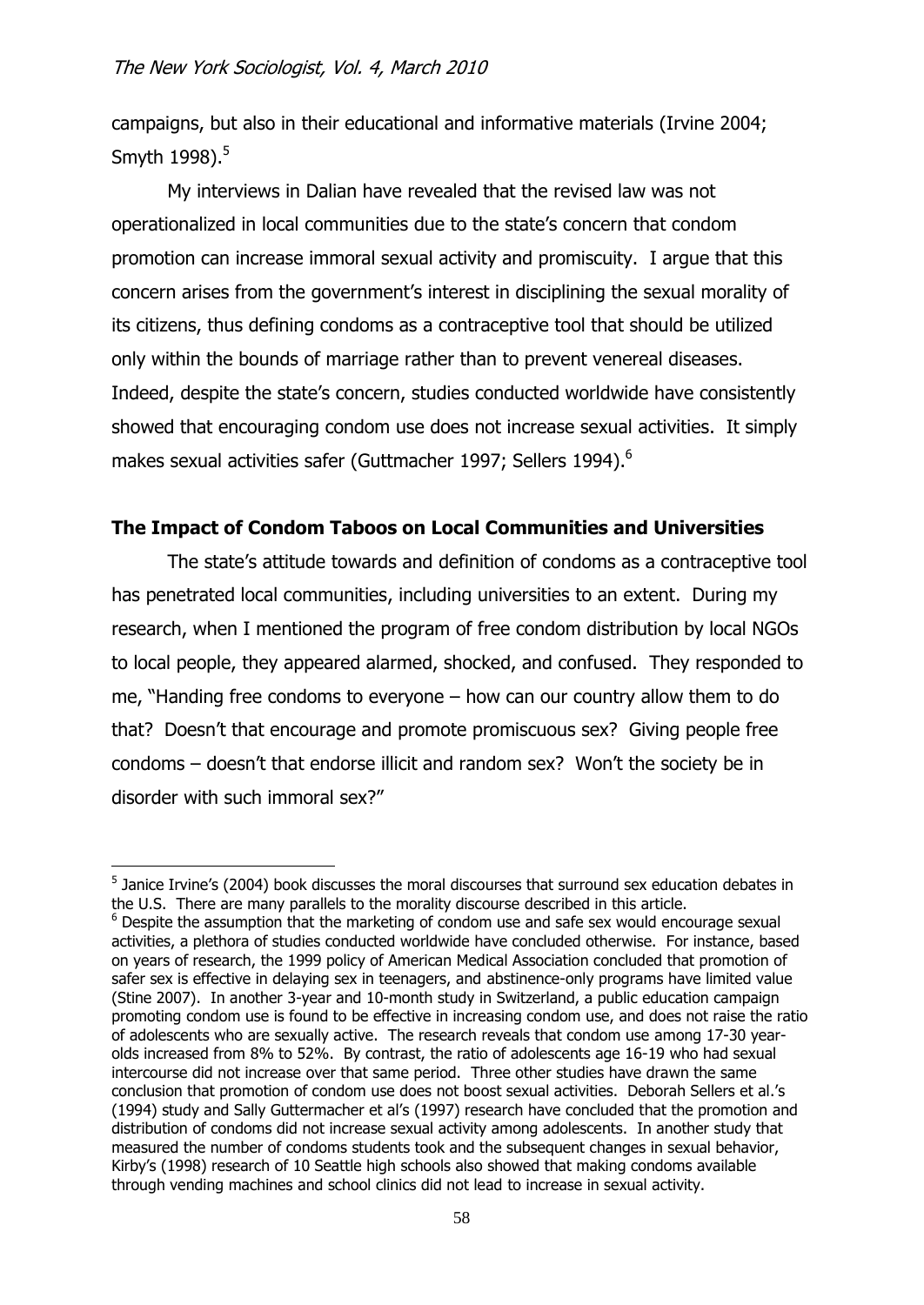Not only local communities, but also many key universities in the country are in line with the state in defining condoms as a contraceptive method employed within marriage. In 2004, despite the call from the Beijing and Hubei Hygiene Departments to prevent venereal diseases, no universities allowed them to install condom vending machines or distribute free condoms on campus (Jing 2004; Zhang 2006). During my research in two local universities, one of which was a medical university, local professors were very careful not to "corrupt" their students with discourses on sexuality. When I showed them my survey on HIV knowledge, they crossed out all the questions that contained the word "sex" before distributing the surveys to the students. As a result, half the survey was deleted. When I asked for the reason, the professors looked at me as if I came from another planet, saying: "We can't expose the students to these sexual ideas. They are too young to know this stuff. Knowledge about sex can only arouse their curiosity and encourage them to try it out. It's too dangerous for the students to know about this stuff."

Some professors at the local universities rejected proposals from local NGOs to educate the students about condoms. They contended that the school was different from society and that condom distribution or education on campus was inappropriate because very few students engage in sexual activities, hence the program would only initiate and encourage their sexual practices. Professor Wang Wei from National Executive College spent ten years completing a book titled Sex Ethics, arguing that despite the importance of condoms, they are, after all, special merchandise that should be available for purchase, but not seen everywhere in the society (Rong 1999). Professors such as Wang Wei believed that using condoms to prevent AIDS had turned what should be a moral issue into a technical issue. They argued that sexual morality, rather than condom use, should be emphasized on TV.

At times, these university professors' stance was co-opted and reinforced by foreign Christian groups who preached in Chinese universities on only abstinence.<sup>7</sup> For instance, three American "sex-education experts" arrived in Beijing on October 10, 2004 and spent a week delivering speeches on abstinence at middle schools, colleges, universities, and other community locations. They warned China not to

 $<sup>7</sup>$  Irvine's (2004) book addresses this issue of the effect of the U.S. religious right and conservative</sup> groups.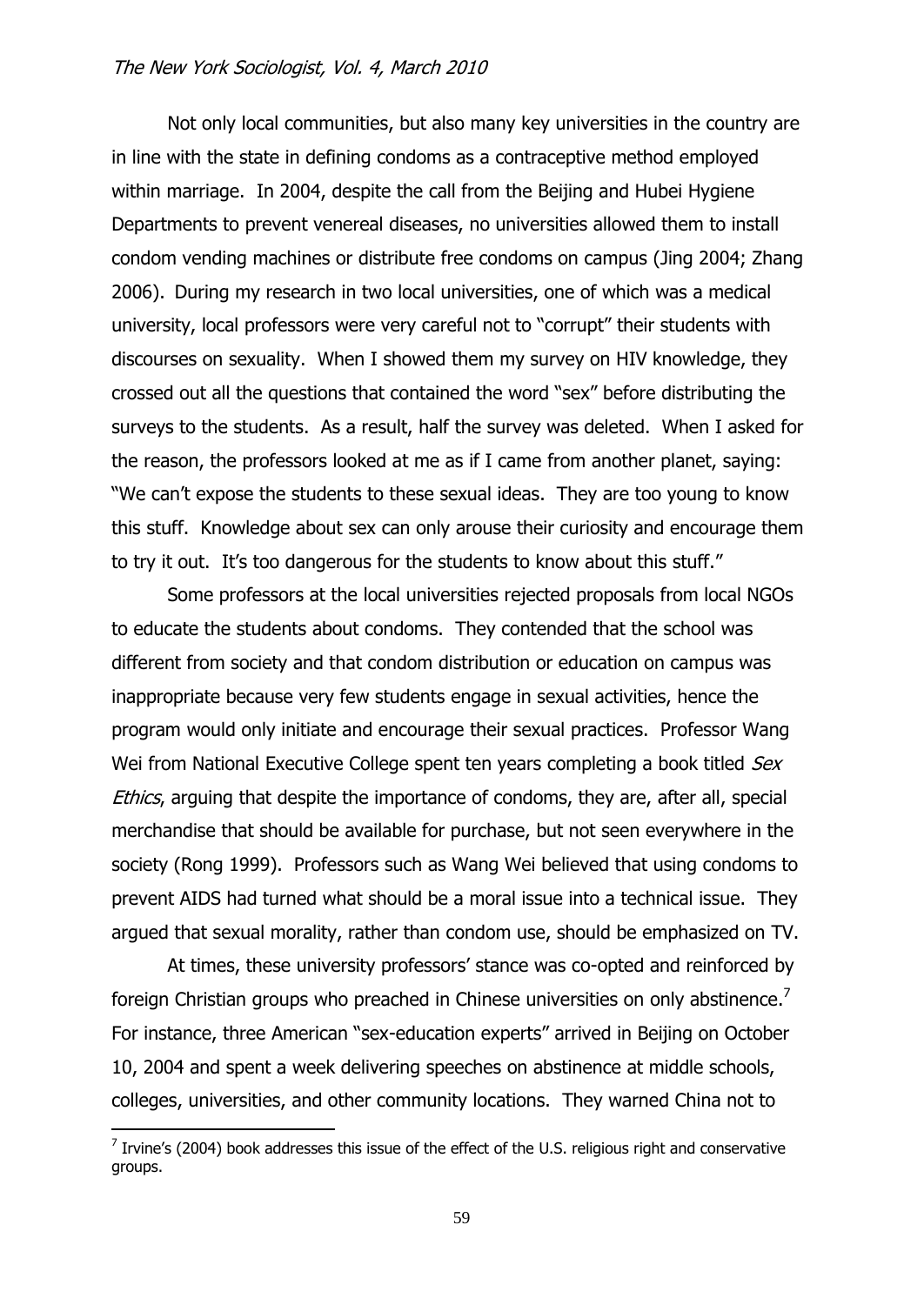relive the errors that the U.S. had committed for thirty years; that is, emphasizing condom use and not emphasizing abstinence as the sole safe choice. They stressed that "sex is only beautiful when it happens within a marriage" and that condom use is only applicable to prostitution (Li 2004).

The emphasis on the deleterious effect of condom use also appeared in some Chinese media. It was argued that condoms could harm a woman's health because women would be deprived of the sperm which could reduce vaginal infections, fight ovarian cancer, boost female hormone production, and produce robust breasts and tender skin (An 2006).

Indeed, it was stipulated as early as 1990 in the Basic Requirements for Health Education formulated by the Chinese Education Ministry, that sexual morality and self-discipline should be taught to prevent HIV/AIDS and STDs (Chiang 2004). Moreover, the National Education Department deems any sexual conduct of students as severe transgressive behaviors, and students who engage in sexual behaviors are either expelled from universities or detained at school (Zhang 2006). As we have seen, university professors and local communities speak the state language in associating condom promotion with sexual promiscuity and prostitution, and defining condoms as a contraceptive method legitimate only within the bounds of marriage.

## **The Impact of Condom Taboo on the Condom Market**

The state's attitude towards condoms and the taboo on condom advertisements have greatly impacted the society. During my research, when I asked the clients what kind and what brand of condoms they would purchase, clients looked confused and baffled, asking me: "What kinds of condoms are there? I don't know anything about the kinds or brands of condoms. If you know about this, could you please tell me what kind and what brand of condoms are better?" Of course I did not expect this question at the beginning, but as my research went further, I realized that people were ignorant about condoms because it was a taboo topic in the media and in people's conversations.

The taboo against condom advertisements has not only left people uninformed about condoms, but also generated embarrassment in purchasing condoms, even equating young female customers with sex workers. Clients in my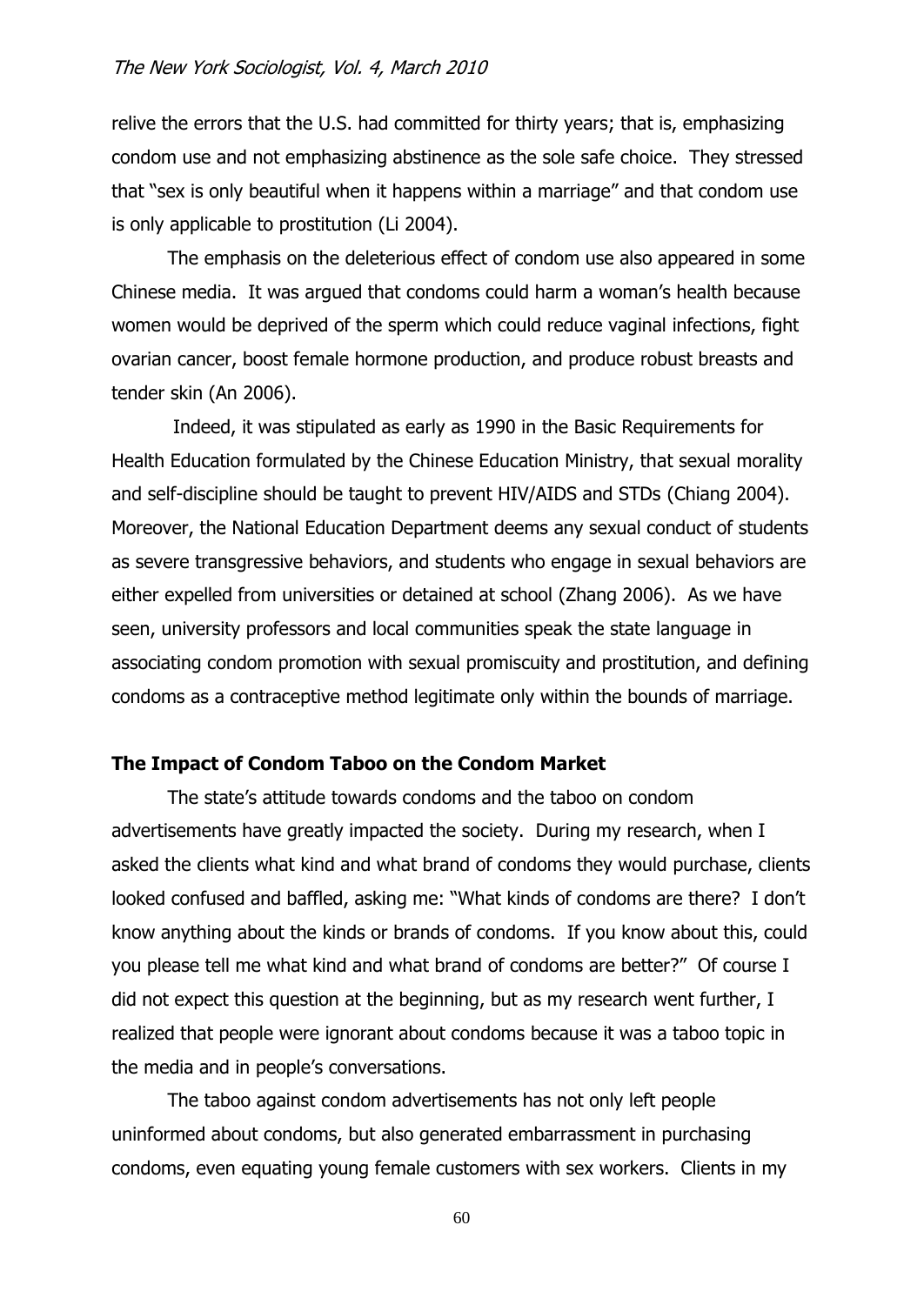study told me that when they purchased condoms, they always dropped their heads, grabbed the condoms, and escaped swiftly out of the store as if they were prisoners at large. When I asked how they chose what condoms to buy, they told me that it was too embarrassing to have others see them purchasing condoms. They had no idea what condoms they bought and what price they were because they either took a random pack from the counter or asked the counter staff to hand them a pack, and left immediately after payment. As for women, during my research, some local young women told me that although they were married, because they looked young and unmarried, they encountered stigmatizing comments when purchasing condoms. A 28-year-old woman told me,

Although I am married, people always say that I look like I am 21. One day after work, I had time to stroll along the street and happened to step into a drug store. Dozens of colorful packages of condoms lying under the counter caught my eyes and aroused my curiosity. I thought I should get one and try it out. After studying them for a while, I still had no idea which one I should buy. So I turned to the shopping assistant, asking: "Could you please recommend one with good quality?" She looked me up and down, and then sneered at me, saying, "You don't know? You should go ask your clients!" I was dumbfounded. I was so angry with her words that I stood there and could not say a word. Tears rolled down my eyes. I left the store, crying the whole way home and swore that I would never buy condoms again.

In Dalian, it is mandatory that couples of a reproduction age bring their marriage and reproduction certificate and temporary resident card to get free contraceptives (Lao 2005). $8$  The state's strict stipulations on condoms have reinforced local communities' attitudes towards condoms. As condoms are considered appropriate only for married couples, any non-married consumers are stigmatized as sexually promiscuous.

Local communities elsewhere in the country have also referenced the language used by the state. For instance, in 1998, when condom advertisements first appeared on buses in Guangzhou, many citizens called 110 (the emergency number) or sued the condom company, claiming that their advertisements corrupted the souls of the youth and harmed the morality of society (Rong 1999). In Suzhou, on World AIDS Day in 2001, a local woman called 110 and reported to the police that she saw people distributing free condoms on the street. In 2006, citizens of

<u>.</u>

<sup>&</sup>lt;sup>8</sup> Couples, upon marriage, are distributed a CD that contains knowledge on sexual activities, including sex postures, contraception, and how to initiate and conduct sex (Lao 2005).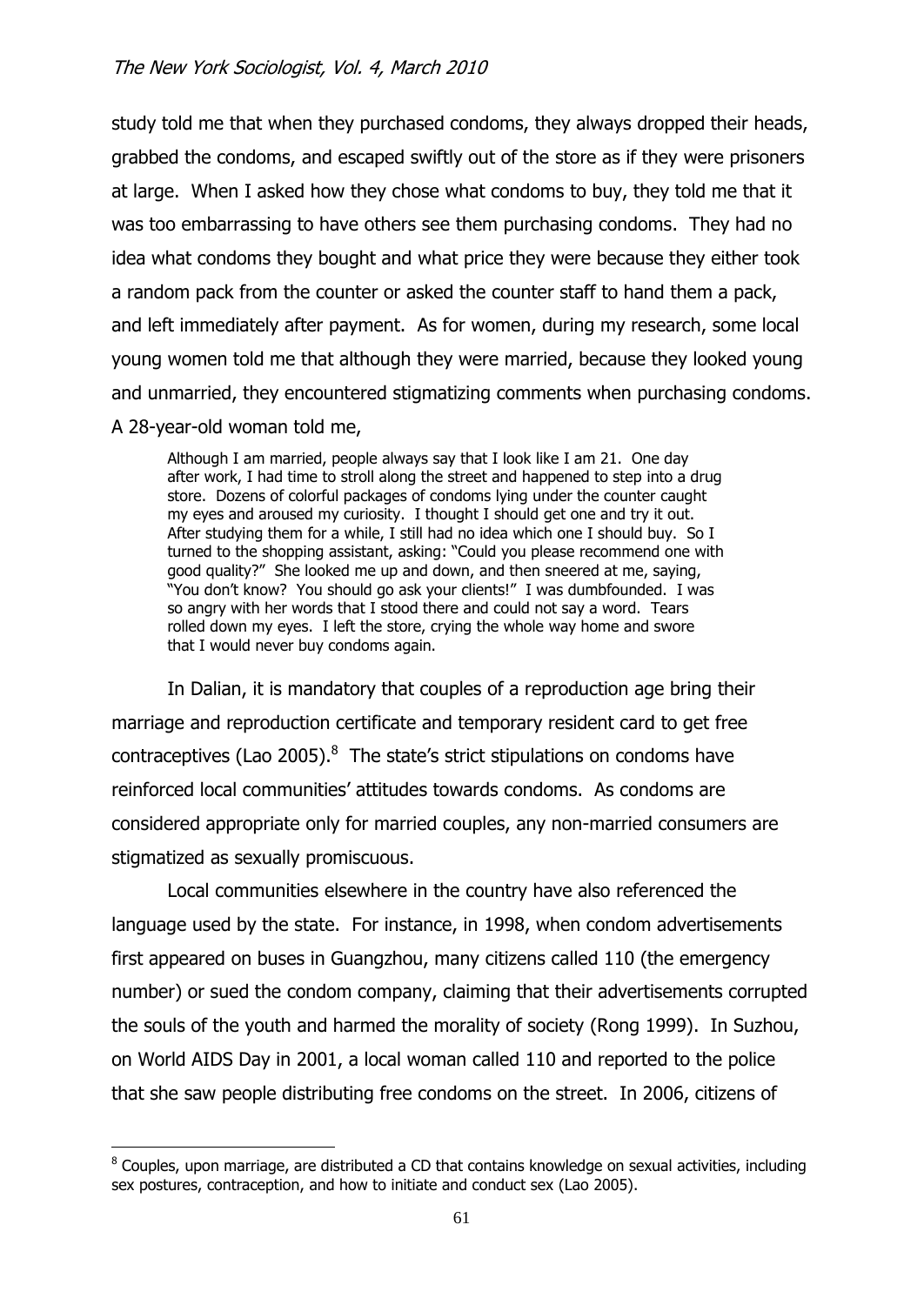Chongqing criticized the pilot program of 100% condom use in adult entertainment places, contending that the program approved of, and encouraged extramarital affairs and prostitution (Yin 2006).

The taboo against condom advertisements has not only penetrated the society with the state's hegemonic view about condoms, but also led to a lack of competition in the condom market, which fueled fake condom brands. Although family planning offices distribute free condoms, local people told me that those condoms were of such low quality that they had to revert to the market to hopefully purchase ones with better quality and richer in styles and colors (Dong 1999).

I visited several local adult health product shops and interviewed the owners about the products. One of the owners of an adult health product shop told me that she used to be the leader of the city's family planning office during the Maoist era. She told me many stories about condoms during that time. She said:

People at that time came to me complaining that condoms did not work because their wives continued having babies. So I asked the guys how they had used the condoms. The men put the condoms on their thumbs and said that was how they had used them, just the way it was demonstrated to them when condoms were distributed. Others used condoms as balloons rather than as a contraceptive tool… Tons of unused condoms were stored during the 1950s and 1960s. These include condoms from the family planning office, expired and saved from free distribution. After they expired, officials in the office privately sold them cheaply to individual vendors. Vendors then recycled and repackaged them in brand new and sexy boxes, and bribed managers of supermarkets and pharmacies to have the products sold in these stores, at a high price. They looked new, but indeed, they were not new at all. They were either expired condoms from the family planning office, or the old items stored for decades.

As stated by the store owner  $-$  a leader of the family planning office during the communist age – people were ignorant of how to use condoms and the cadre's demonstrations were vague and opaque. Apparently, even in the past, the condom was an embarrassing topic because of its relationship with sex. This points to a historical continuity until the post-Mao era, which I will elaborate on later in the paper.

The store owner also referred to the proliferation of expired, fake brands in the condom market, some of which were repackaged old products stored for decades. This story was confirmed by other store owners of adult health shops and drug stores. I talked to the manager of a local condom manufacturer about this story, and he said it was illegal for the family planning office to sell the expired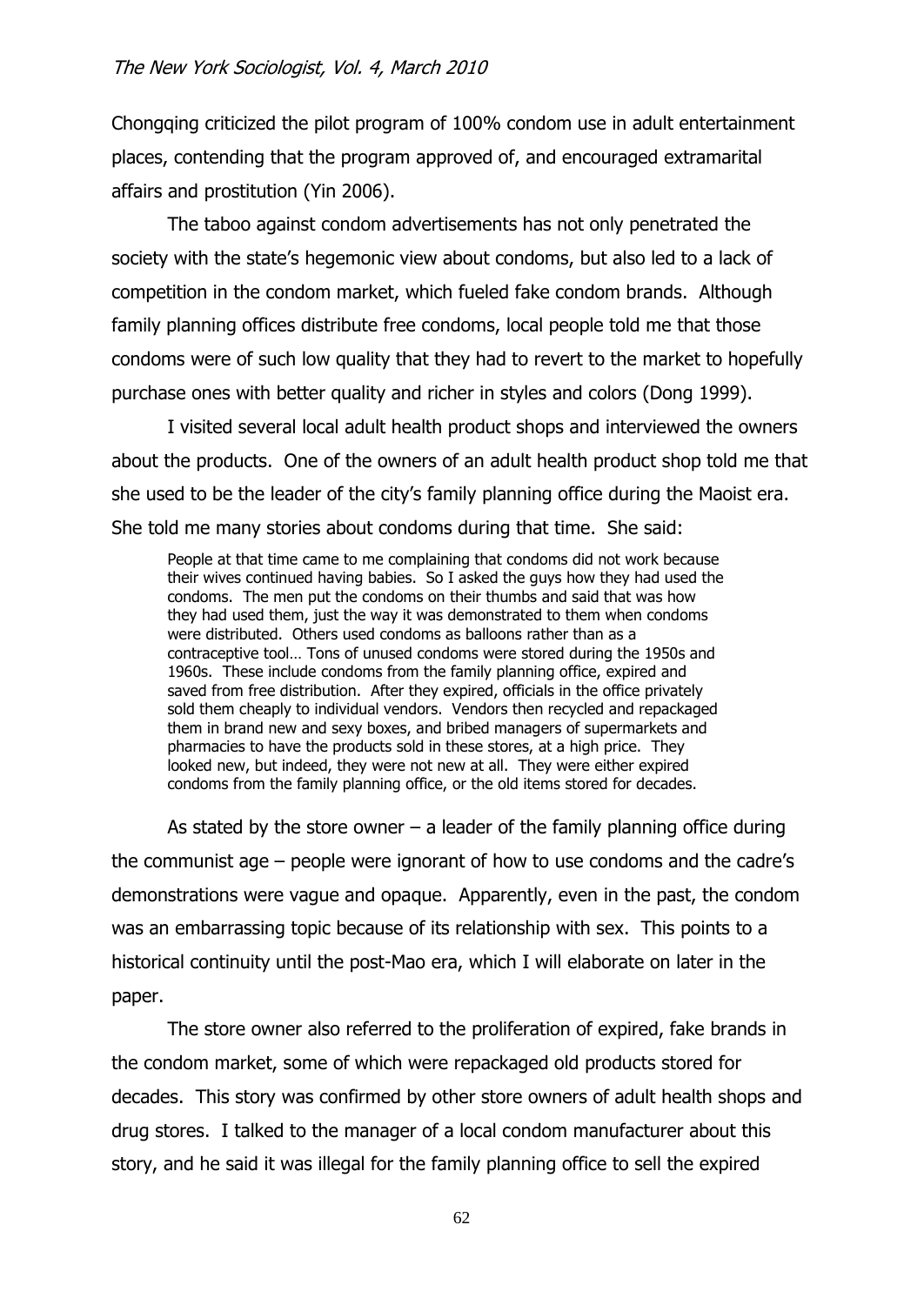products saved from free distribution to individual vendors. Illegal as it was, those products were indeed on the market. Some of those products were not even repackaged. Window-shopping some adult health shops, I found it pretty easy to spot these un-repackaged, expired condoms for sale. Words reading "Not for sale" (*fei mai pin* CHI 4) were printed on the old packages. There was no information about the expiration date or the production place. It was obvious that they came from the family planning office. Other expired condoms were repackaged in boxes with images of naked white women.

Store owners told me that 70-80% of these condoms broke. They were very easily torn open due to the expiration and poor durability. They were sold at six *yuan* each box of ten condoms. According to the owners, people favored these condoms because of their relatively low price. As discussed earlier, some of my research subjects told me that they were too shy to inquire about the quality of condoms. Rather, they asked for a recommendation, purchased them, and left immediately. In recommending condoms, would the shopping assistant consider the well-being of the customers? My research shows that the managers and sales persons of the stores received briberies from the suppliers. They would only push the products of those from whom they had received the biggest bribes, and exhibit their products at the most highlighted place on the sales counter: at the center.

As mentioned above, the taboo against condom advertisements and the lack of competition have resulted in a market with poor-quality, expired condoms. $9\,$  In 2001, a national survey conducted by the National Quality Control Bureau reported that a plethora of packaging businesses purchased obsolete or discarded condoms, wrapped them in colorful and pornographic packages, printed some international famous brands on them, and sold them in the market. This led to an inflation of brand names from ten at the beginning of the reform to over 1,000, including fake inland or foreign brands that packaged the same types of condoms. In 1998, more than 5 million fake condoms were discovered, confiscated, and burned in Futian and

<sup>&</sup>lt;sup>9</sup> According to China's State Quality Inspection Bureau, 30% of China-produced condoms failed to meet the industry standards: 15 of the 50 condom brands surveyed failed strength tests (Qu 2002). Researchers in China reported a condom slippage rate of 20% and a breakage rate of 13% among female sex workers, much higher than the respectively 2% and 1.9% in the U.S., and 0.8-1.9% and 0.8-4.7% in Mexico, the Philippines, and the Dominican Republic.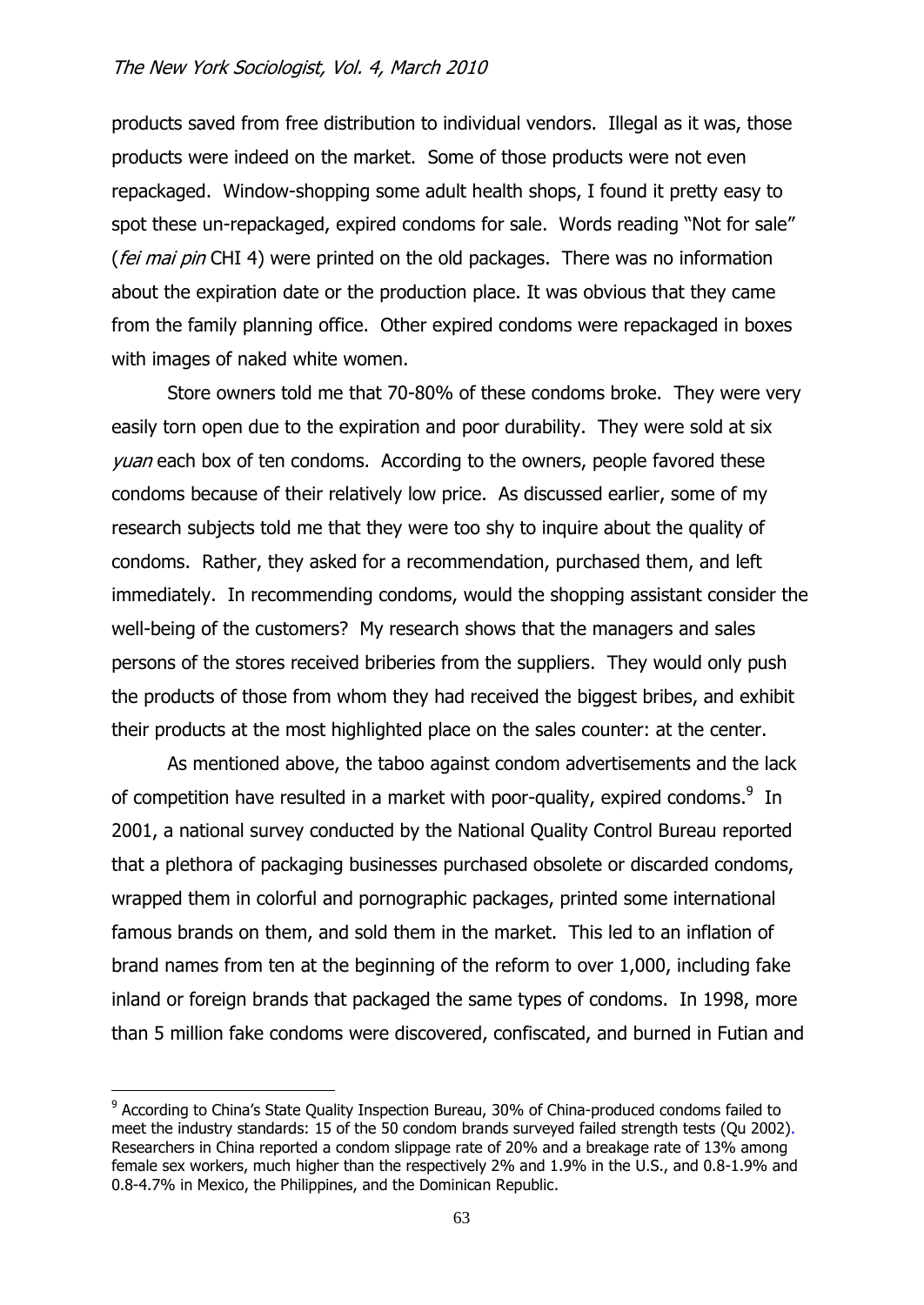Shenzhen (Lin 1998). The market leaves consumers confused, without sufficient means to choose condoms intelligently.

# **Alliance of Condom Companies and Health Professionals**

In opposition to the state's definition of, and attitudes towards condoms, the alliance of condom companies, scholars, and health professionals defined condoms as a disease-control tool, a personal hygiene product, and a health product. In so doing, they de-sexualized condoms and pushed for endorsement of condom advertisements.

The 1989 law and the series of setbacks to condom advertising ushered in a lively debate initiated by health professionals, scholars, and condom companies (Lin 1998). The Deputy Secretary of the Sexology Committee Li Jihong considered it crucial to encourage condom companies to support the dissemination of HIV information by endorsing condom brands to appear in public interest advertisements (Jin 2002). The manager of the Jissbon Company stated that condom advertisements would be beneficial in establishing brand names, increasing sales of condoms, and helping to push "progressive ideas" (Yi 2001). The President of Wuhan Jissbon Company Xuehai Wang also expressed his determination to continue the advertising efforts so that, in the future, buying condoms would be no different from buying a shampoo; that is, there would be no embarrassment or humiliation involved in condom purchases (Chen 2002).

The alliance showed the urgency of the matter. One Chinese male uses no more than four condoms each year, and unprotected sex is still an important venue for HIV transmission (Yi 2001). Pre-marital sex has become prevalent in society, even in schools.<sup>10</sup> Moreover, China is facing an HIV epidemic, and only a few people know that condoms are an effective tool against STDs and HIV/AIDS (Li 2000a; Li 2001; Lin 1998).

 $10$  Some university students point out that sexual behavior does exist on campus. They argue that it is normal for college students to engage in sex and they should not suppress their desires as long as the desires are released with certain restraints. To them, it is indispensable that condoms enter campus because it protects them from disease and pregnancy. Condom distribution will not only educate these students about risky behaviors, but also dissipate other students' curiosity about contraceptives and direct them to purchase the appropriate ones. These students consider it social progress and a sign of civilization to usher condoms into school because it promotes safe sex (Zhang 2006)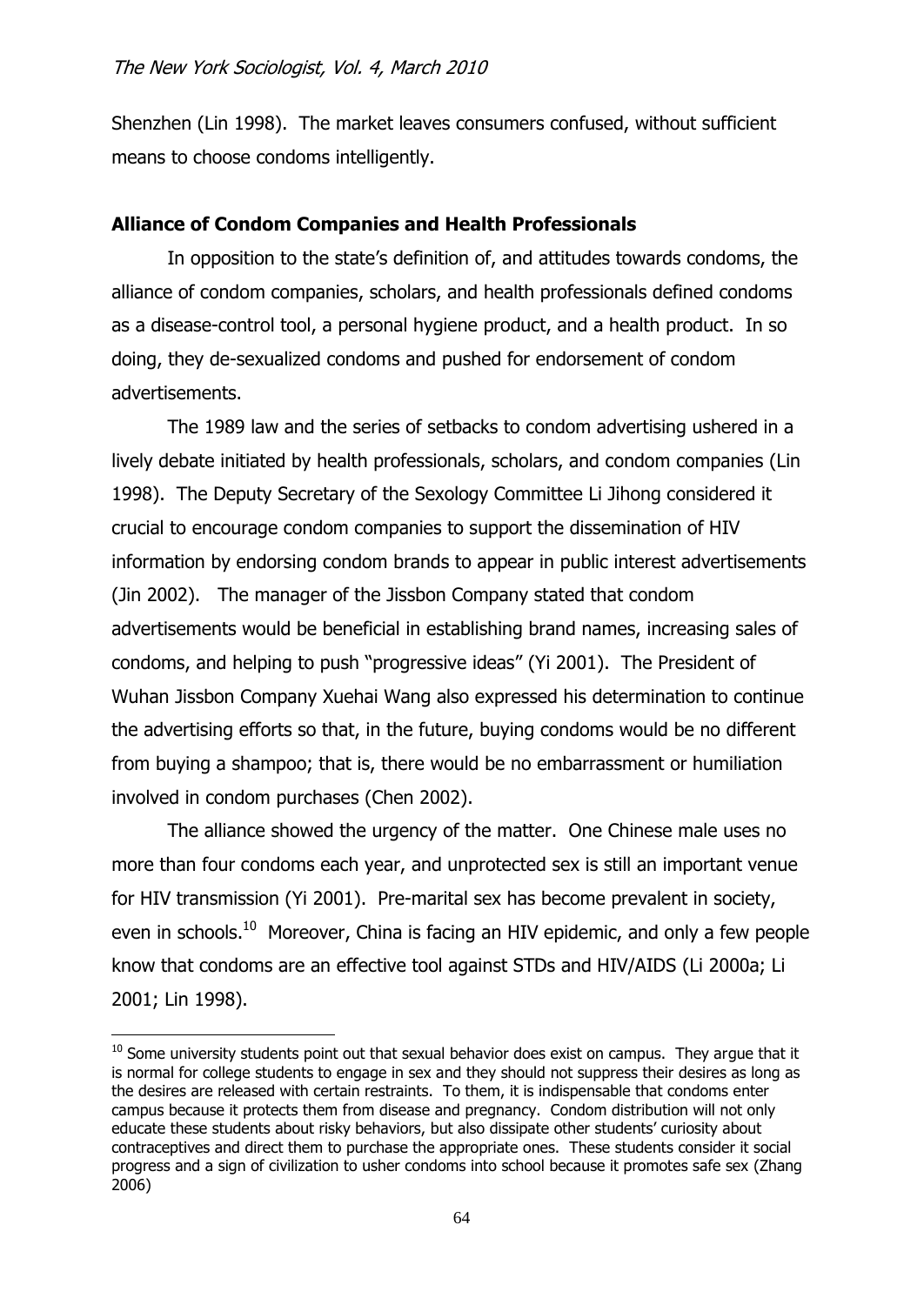Condom advertisements could improve this pressing situation, as they contended. Health professionals and scholars believed that condom companies' financial support was indispensable in disseminating prevention education (Yi 2001). Indeed, as they pointed out, many companies had already issued prevention booklets and provided free condoms on the World AIDS Day. Because they lacked media support, they had to resort to the street to issue HIV flyers and free condoms, or they installed condom vending machines in communities and campuses (Liang 2003; Zhao 2004).

The alliance of condom advocates considered the ban on condom advertising adverse to social progress and civilization, and they criticized the state policy which avoided sex issues and demanded purity (Li 2000b). They compared their cause to that of cutting queues in the Qing dynasty, ending footbinding, and allowing girls to go to universities. To them, the debate was about the choice between life and ethics, but different from the other causes, the cost of this debate was life. $^{11}$ 

The alliance was committed to having the 1989 law revised. In March 2002, Li Honggui, the Vice President of the Chinese Population Association, forwarded a plea to the National Congress for a lift of the ban on public interest condom advertisements under the condition that the ads were under government supervision. Li contended that defining condoms as sex equipment and banning condom advertisements prevented the consumers from obtaining information from normal channels, stymied the enhancement of condom quality, and hindered the establishment of superior condom brands (Anonymous 2002). The plea was signed and supported by more than 100 representatives of medical and other professions. In June, the Industrial and Commercial Bureau replied to the plea, agreeing to lift the ban and allowing condom advertisements "under special conditions and with limitations" (Fan 2002).

 $11$  The advocates believed that condom advertisements should not be prohibited as long as we supervise the image and words and avoid obscene contents. The youth should be educated in both sexual morality and condom use because it is more pressing for youth to learn how to protect themselves from being harmed by diseases. Lifting the ban will usher in new ideas and promote social progress. Although they recognized that there is a conflict between moral education and practical education, they insist that condom use does not loosen moral education. Rather, both moral and practical education should be emphasized. While students receive education in morality at the school, youth outside of school are deprived of any sort of education, especially because condom advertisements are prohibited (Li 2004).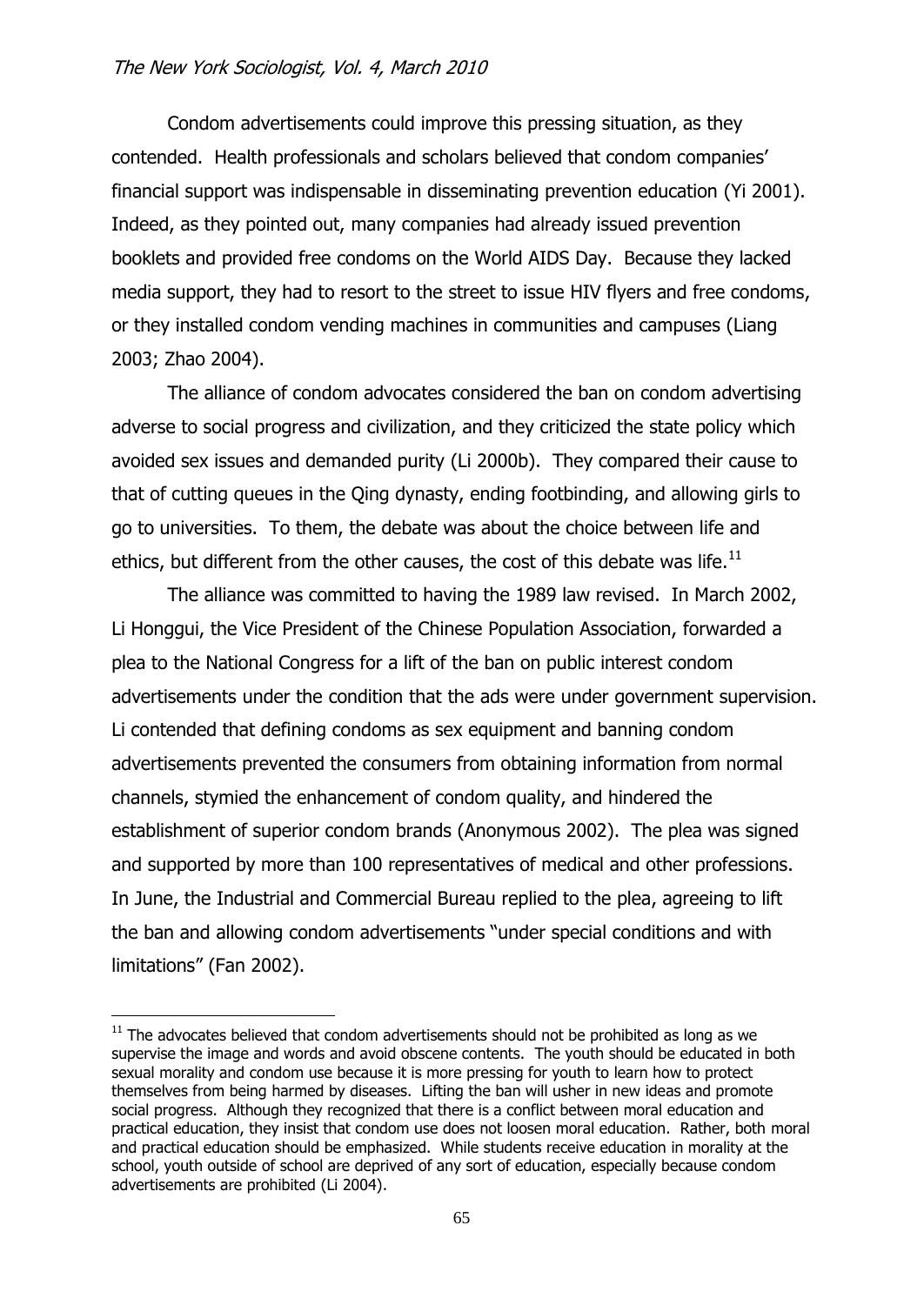After long appeals for condom advertisements by health professionals and scholars, June 2003 witnessed a change in regulations whereby *limited* condom advertising was granted. In July 2004, a regulation titled "About Condom Use for HIV/AIDS prevention" was promulgated, encouraging public interest condom advertisements for disease prevention (Wang 2003).<sup>12</sup>

As mentioned earlier in the paper, although it was a victory for the alliance of condom companies, health professionals, and scholars to revamp the 1989 state law, my research in 2007 revealed that the taboo against condom advertisements persisted in local areas. Despite allowing condom advertisements "within limitations," social stigma continued, associating condoms with prostitution (Yu 2002).

# **Behind the Taboo against Condom Advertisements**

What has guided the state to prohibit condom advertisements? What are the reasons behind the taboo?

Chinese sociologist Li Yinhe explains that because the state construes sex as essentially bad, state officials are concerned that people might have fantasies about sex when watching condom advertisements. Such fantasies about sex are deemed criminal, debased, and indecent (Li 2002). Li asserts that dynasties before the Song regarded sex as natural and healthy, as it facilitated the coalescence of yin and yang as the principle of life. Sexual desire was only demonized and criticized as unnatural after the Song dynasty. Li points out that the dearth of sexual discourse during the Maoist era is still lingering in the present society. Once we change our ideas about sex, she argues, it will be easy to deal with the issue of condoms (Li 2002).

I agree with Li that the issue lurking behind the regulation is the state's worry about citizens' fantasies of sex. But what accounts for such a worry? Why does the state consider sex so dangerous? Why does the state monitor and regulate citizens' sexual morality?

To understand the post-Mao state's attitude towards sex, we have to recognize that the Maoist legacy persists until the current era. During the Maoist era,

 $12$  This regulation was issued by six departments of the government, including the Hygiene Department, Family Planning Committee, Food and Medicine Supervision Bureau, Industrial and Commercial Bureau, Broadcast Bureau, and Quality Supervision Bureau (Wang, 2003).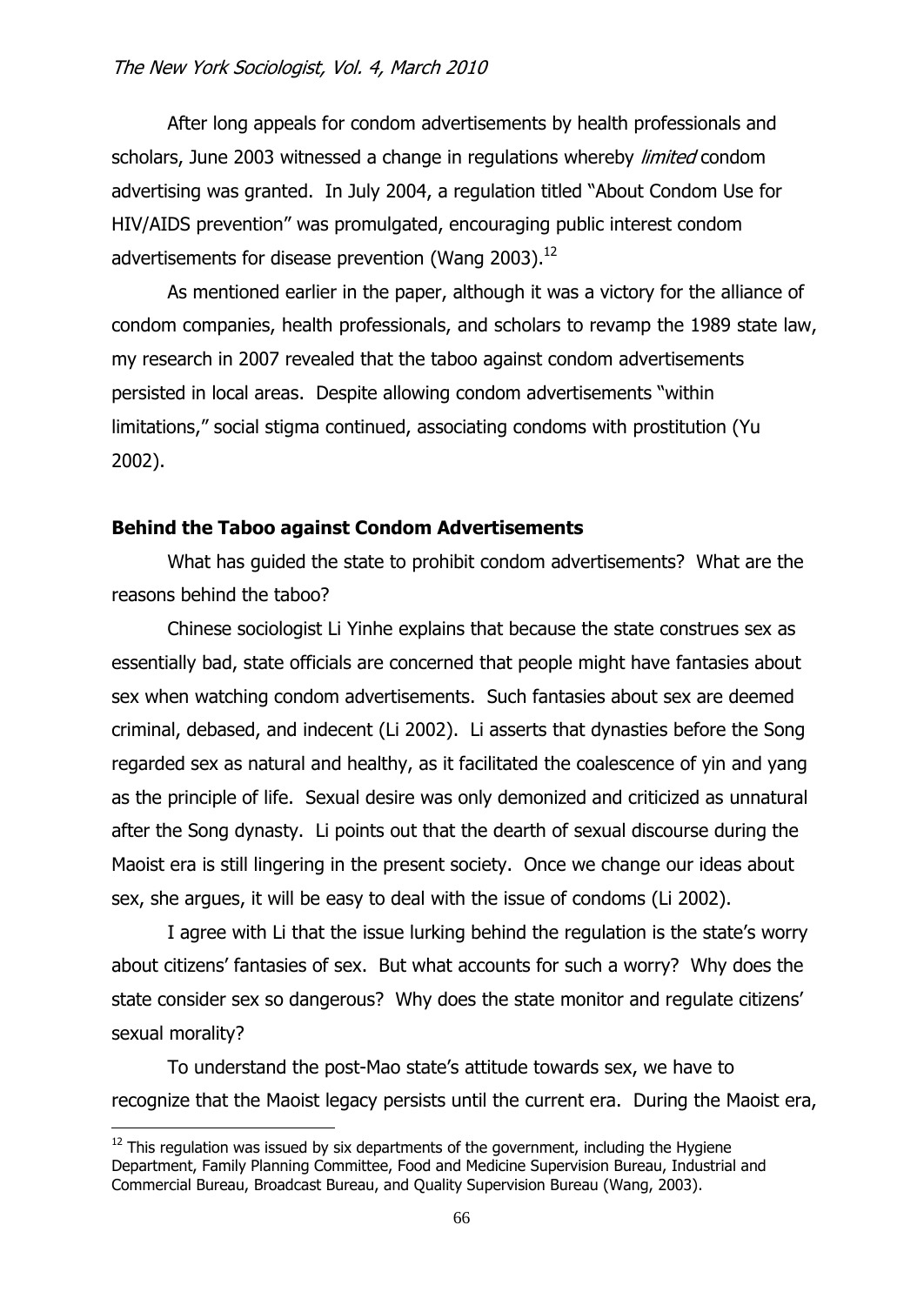sexual desire was demonized and criticized as capitalist love, which degraded love to animal instinct and reduced love to prostitution. In 1954, the journal Women of China published an article on Lenin's speech on sexual ethics (Ma 1954). The article quoted Lenin's talk which derided and criticized "a glass of water-ism" – the attitude of treating sex as like drinking a glass of water. According to Lenin, it is dangerous to favor sex because sex is a lowly, decadent, and corrupt thing. Sex is so pernicious that it robs people of happiness and strength.

Revolution, Lenin says, requires a focus of strength and an aggregate of energy, not intoxication and stimulation from sex or alcohol. It does not tolerate degenerate lewdness. Sex is incompatible with revolution, so there is no future for the people who favor sex. Lenin states that he would never trust those who enchant women or fall in love numerous times. He calls upon people not to weaken, waste, or destroy their strength through sex. Rather, energy should be reserved for revolution, and sexual desire should be sublimated for the revolution.

Lenin was cited during the Maoist era to emphasize that self-restraint and self-discipline should be exercised in sex because family is the basic cell of society and the state. For Lenin, marriage and love are not personal but social in nature, as they produce new lives and new responsibilities. It is said that marriage is such a serious institution that people who do not marry or produce children are not responsible for the future of humankind, and it is extremely important to choose a spouse who is patriotic and supports communist construction. Careless divorce and remarriage are not forgiven by the society because we need to guard social morality. Healthy love and a happy family can stimulate creative work for the communist state (Ma 1954).

The Maoist era exhibited a single, monolithic state voice that underscored the absolute conflict between sex and state. That is, sex saps, weakens, and debilitates people's energy that should be devoted to the state, and hence sexual desires should be sublimated to construct socialism and contribute to the state. In other words, sex is only legitimate when producing the next generation for society.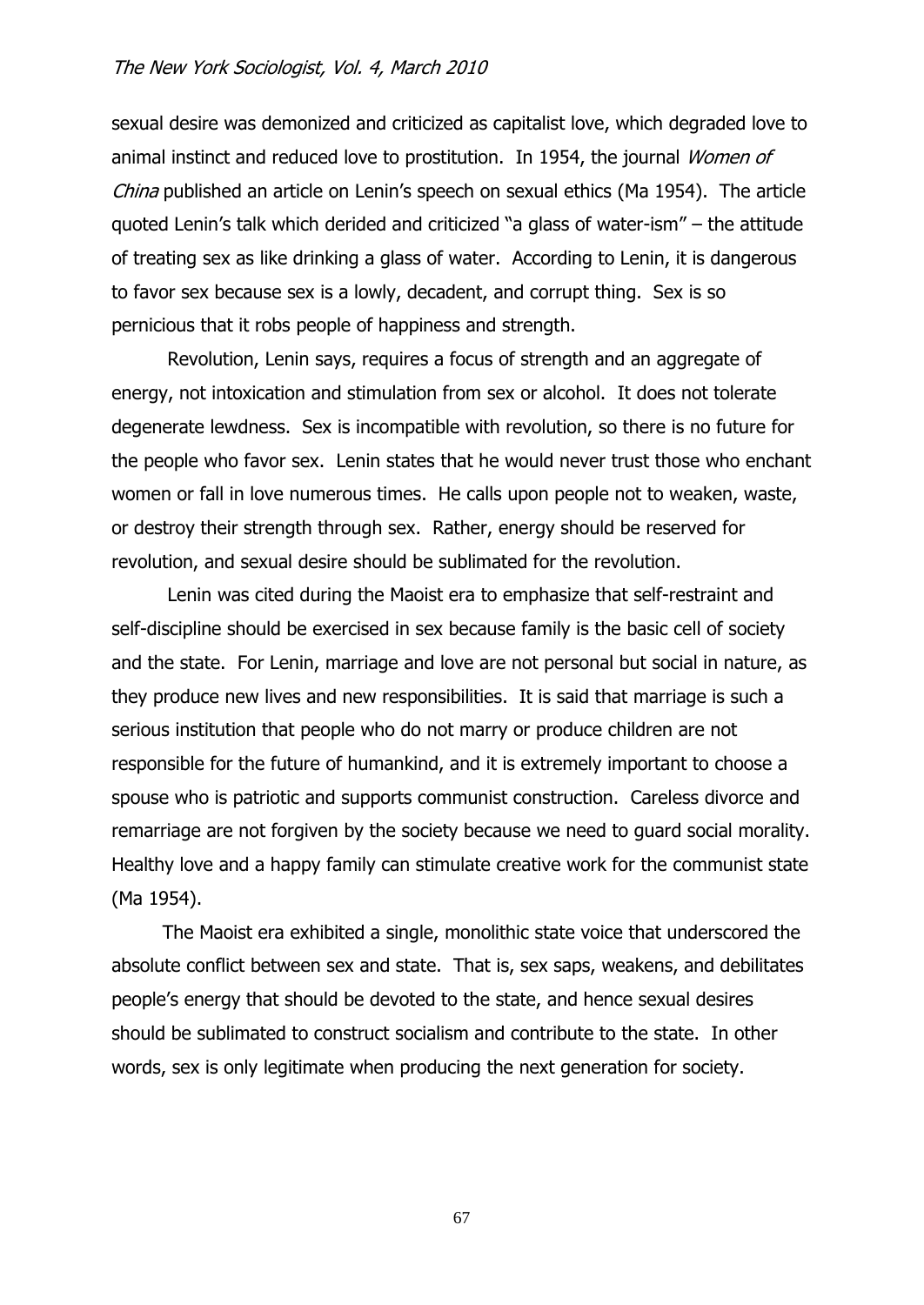1

Limiting sex for the purpose of procreation resonates with Foucault's concept of "alliance" rather than "sexuality."<sup>13</sup> The Maoist era's emphasis upon "alliance" restricted sex for the purpose of reproduction as it benefited the society and helped build the state. Sexual pleasure was castigated as a feature of the decadent and degenerate capitalist lifestyle. Hence, it was important to police and discipline sexual activity that was considered not contributing to state-building.

While the Maoist era reviled sex as dangerous and antithetical to state construction, the post-Mao era witnesses a cacophony of conflict between the state and alliance of health professionals and condom companies. The post-Mao state inherited and perpetuated the Maoist state's stance that sex is only legitimate within marriage. Cohabitation is rejected and prostitution is outlawed. The government stages a series of "anti-vice" campaigns annually aiming to eradicate the "ugly phenomenon" of prostitution. Western sexual liberation is debunked and books that are deemed to reflect this theme are banned, such as *Shanghai Baobei* (CHI 9) (Shanghai Baby) and *Fei Du* (CHI 10) (A Decadent Capital). The ban on condom advertisements is one of the myriad examples of the state's denial of sex beyond the boundary of marriage.

However, different from the Maoist state that denies discussion of sexual pleasure, the post-Mao state recognizes the importance of sexual pleasure *within* marriage as it maintains marital harmony and thwarts extramarital affairs (Sigley

<sup>&</sup>lt;sup>13</sup> Foucault (1978), in his book *The History of Sexuality*, depicts two ways of governing – "alliance" and "sexuality." Alliance is "a system of marriage, of fixation and development of kinship ties, of transmission of names and possessions." In the system of alliance, reproduction is the ultimate goal. The transformation of alliance to sexuality began in the last third of the eighteenth century in Europe when modern science recognized a fundamental, biological difference between the male and female sexes (Laqueur 1990).

 $13$  This naturalized and essentialized view of sexual difference with a biological basis led to the state's concern with "the sensations of the body, the quality of pleasures, the nature of impressions" in the system of "sexuality," and enabled the state to penetrate families and private bodies "in an increasingly detailed way". Rather than centering on reproduction, "sexuality" focused on "the exploitation of the body" that "produces and consumes" (Foucault 1978: 106-107). According to Foucault, in modern Europe, "sexuality" was superimposed on the old system of "alliance" and reduced its importance. In late-imperial China, it was social roles that gender was anchored upon, and women were defined by their roles as mother, daughter, and wife. Reproducing the lineage was the meaning and purpose of sexuality. The May Fourth Movement initiated a biological definition of male and female in 1919 (Gao 1919). The biological and unitary category of women - nuxing (CHI 5) (female sex) was created during this time in place of  $nu$  (CHI 6) (daughters),  $\nu$  (CHI 7) (married wives) and  $mu$  (CHI 8) (mothers) (Barlow 1994). For the first time in Chinese history, there was a word meaning biological woman ( Yang 1999). The Maoist state suppressed and obliterated this biological difference between male and female and created an ostensibly androgynous gender model where men and women wore unisex clothing and femininity was rejected as bourgeois.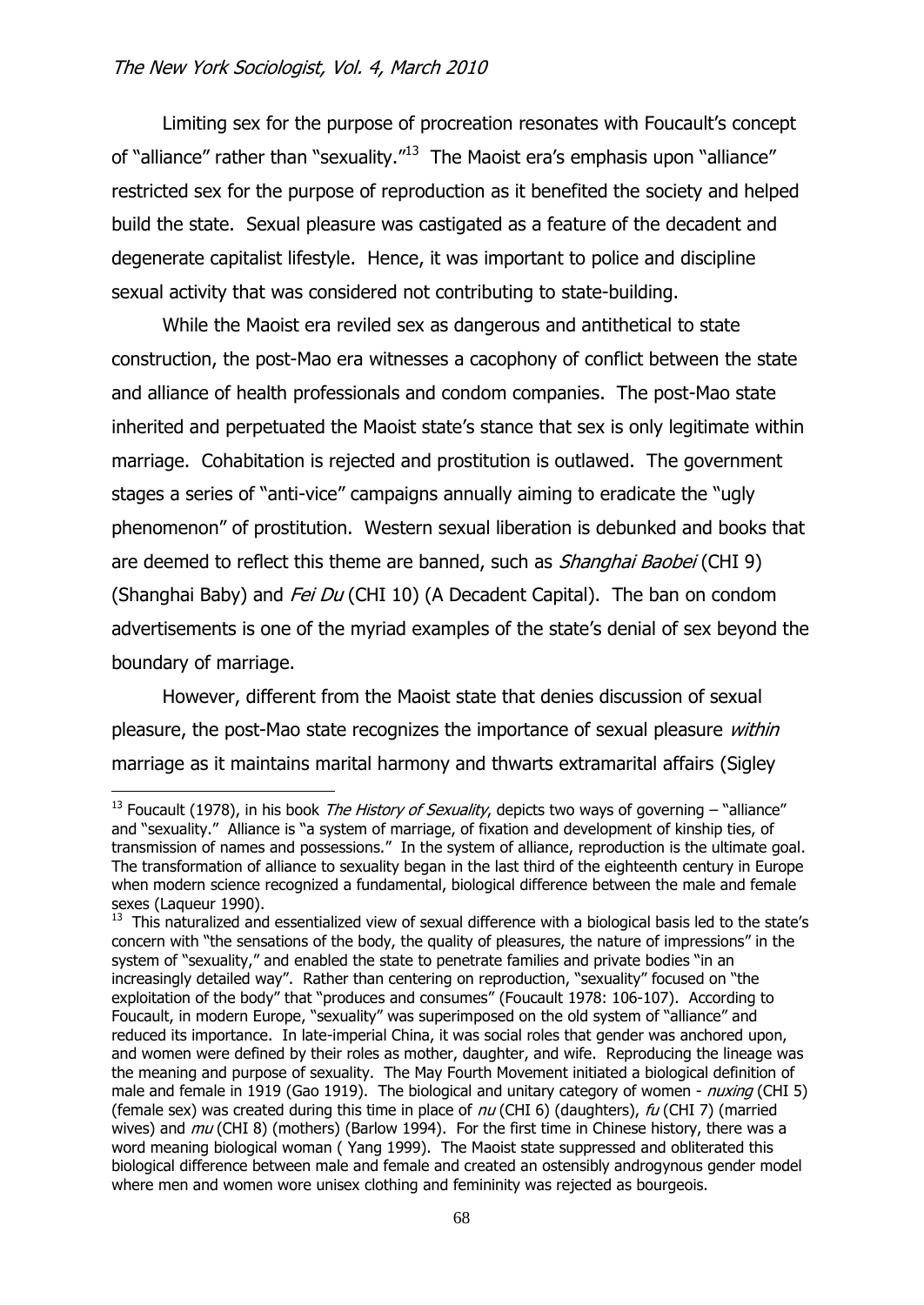2001). A "socialist sexual morality" is emphasized to ensure a harmonious conjugal family, as it is critical to secure social stability and state control.

What also differentiates the post-Mao state from the Maoist state is the cacophony from the alliance of the condom companies and health professionals. As the condom debate reveals, while many of the local communities are influenced by the state and speak the state language in insisting on abstinence and sexual morality as the ultimate antidote for disease prevention, the alliance of condom companies and health professionals employ the discourse of "social progress" and "civilization" to promote condom advertisements. Some even rebel against the state's "repression of sex" by subscribing to the concept of "natural" sexual desire (Zheng 2006). Posing a direct challenge and menace to the state, illicit sexual pleasures are the main target of state control.

## **Conclusion**

The taboo against condom advertisements spanned over 15 years, only recently loosening up in 2004 after years of debates and appeals from hundreds of health professionals, scholars, and condom companies.

The condom debate crystallizes two opposed definitions of condoms that are driven by multiple-positioned interests. The state defines condoms as a contraceptive method associated with sex within the confines of marriage and believes that condom advertisements will encourage prostitution and promiscuity. The alliance of condom companies, health professionals, and scholars, however, defines condoms as a personal hygiene item, a health product, or a disease-control tool, and desexualizes condoms.

Medical professionals and scholars believed that condom companies could provide financial support necessary for HIV information and more prevalent condom use. Guided by their interest in ameliorating the pressing HIV issue in China, they appealed for an overhaul of the state law and supported condom advertisements as an emblematic sign of social progress and a civilized nation. Driven by commercial interests, condom companies allied with medical professionals and scholars in propelling the cause.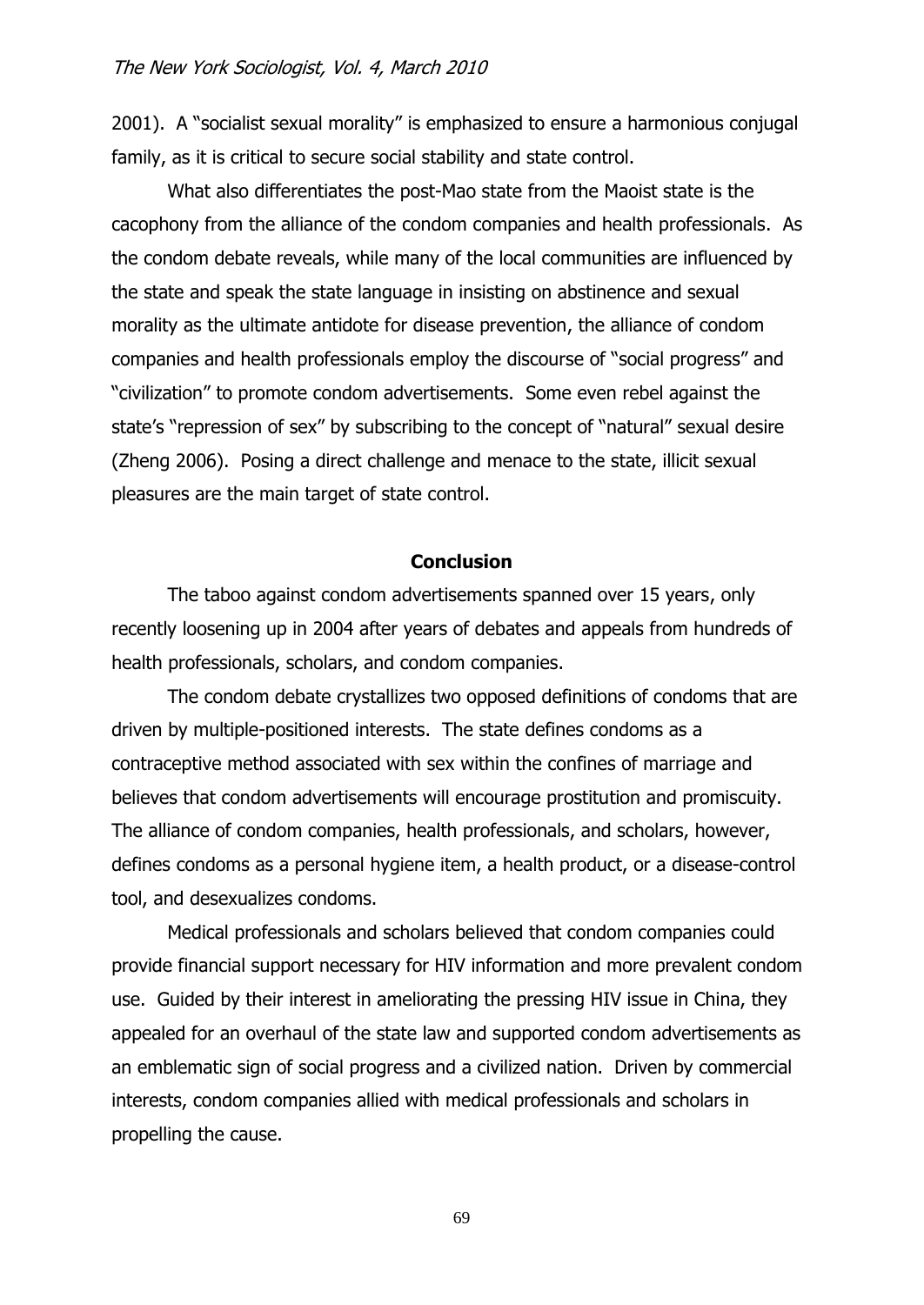The state's stance towards condoms has impacted local communities and universities and fueled the sale of defective, expired condoms. Taboos on condom advertisements and social stigma associated with condoms, as shown in this paper, have contributed to popular ignorance about condoms and the prevalence of unsafe sex.

The post-Mao state has exercised many strategies to negate, silence, and police non-marital sex. These strategies include prohibiting condom advertisements, banning books with sexual content, and cracking down on prostitution with anti-vice campaigns. The state also propagates sexual morality, satisfaction of sexual desire within marriage to secure its stability (Sigley 2001), and laws and regulations stipulating permitted and forbidden sexual behaviors. As Foucault observes, "What is peculiar to modern societies, in fact, is not that they consigned sex to a shadow existence, but that they dedicated themselves to speaking of it *ad infinitum*, while exploiting it as *the* secret" (Foucault 1978: 35). Like Freud, the Chinese state believes that the price of civilization is repression. The state's obsession with sex and with controlling it is seen as necessary to achieve what the state envisions as a harmonious society, one in which citizens are obedient and the state is in complete control. The state's prohibition against condom advertisements is one of the many interventions that are aimed at concealing and suppressing non-marital sex to ensure the stability and harmony of marriage and family, upon which the state establishes and maintains its power and control.

## **REFERENCES**

Adetunji, Jacob. et al. 2003. "Social Marketing and Communications for Health Consistency in Condom Use in the Context of HIV/AIDS in Zimbabwe," PSI Research Division Working Paper.

Agha, Sohail.

1997. "Sexual Activity and Condom Use in Lusaka, Zambia," PSI Research Division Working Paper, no.6.

An, Ni.

2006, April 10. "Anquantao Yehui Taozou Nuxing Jiankang (Condoms Can Strip a Woman of Health)," *Qianlong* Xinwen Wang.

Anonymous.

2002, August. "Anquantao Tuxian Anquan Wenti (the Issue of Safety of Condoms)," www.jynk.com, vol. 32.

Bandura, A. 1977. Social Learning Theory, Englewood Cliffs, NJ: Prentice-Hall.

Bankole, A.

1999. "Book Reviews," Studies in Family Planning, vol. 30, pp. 89-92.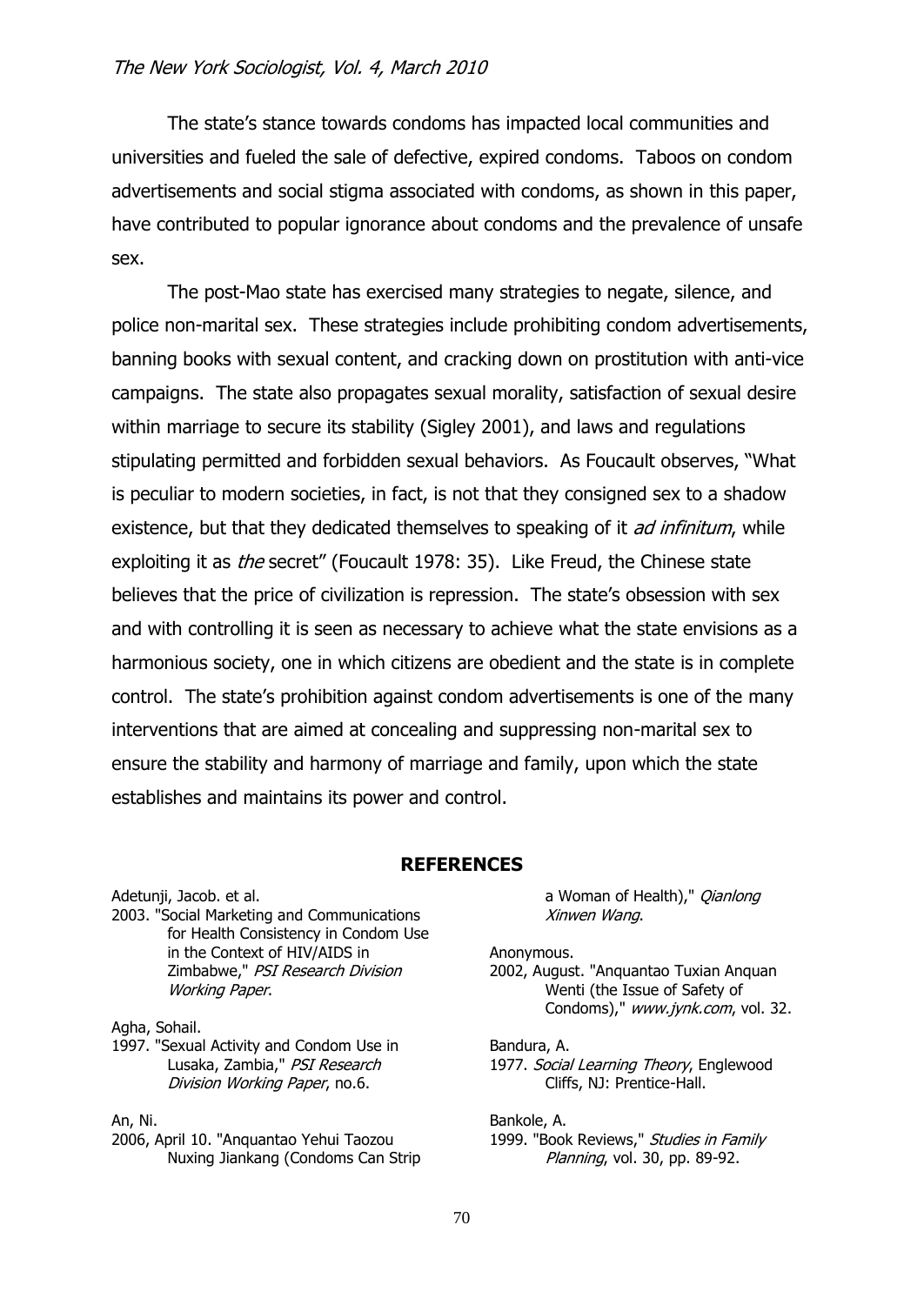Bankole, A. et al,

1996. "Mass Media Messages and Reproductive Behavior in Nigeria," Journal of Biosocial Science, vol. 28, pp. 227-239.

#### Barlow, Tani.

1994. "Theorizing Woman: Funu, Guojia, Jiating," in Angela Zito and Tani E. Barlow, Body, Subject and Power in China, Chicago: University of Chicago Press.

Birkinshaw, Marie.

1989. Social Marketing for Health, Geneva: World Health Organization.

Brown, Jane, and Keller, Sarah N.

2002. "Media Interventions to Promote Responsible Sexual Behavior," The Journal of Sex Research, vol. 39, no. 1, pp. 67-72.

#### Chen, Jiali.

2002, December 5. "Yangshi Anquantao Guanggao Beipo Linshi Genggai (CCTV Condom Advertisements Forced to Be Changed at the Last Minute)," Zhongxinwang (Chinese News Internet).

Cheng, Sealing.

2005. "Popularising Purity: Gender, Sexuality, and Nationalism in HIV/AIDS Prevention for South Korean Youths," Asia Pacific Viewpoint, vol. 46, no. 1, pp. 7-20.

Chiang, Mai.

2004, March 1-5. "Brief Introduction of School HIV/AIDS Prevention Education in China," Paper presented at the International seminar/workshop on Learning and empowering key issues in strategies for HIV/AIDS prevention, Thailand.

Coleman, Patrick.

1988. "Enter-Educate: New Word from Johns Hopkins," JOICFP Review, no. 15, pp. 28-31.

Dong, Tong.

1999, November 30. "Xingbaojianpin Dadande Xianqi Gaitoulai (Lifting the Veil of Sex Health Products)," Beijing Chenbao (Beijing Morning Newspaper).

Douglas, Kirby. et al.

1998. "The Impact of Condom Distribution in Seattle Schools on Sexual Behavior and Condom Use," American Journal Of Public Health, vol. 89, pp. 182-187.

Fajans, Peter, Ford, Kathleen, and Wirawan, Dewa Nyoman.

1995. "AIDS Knowledge and Risk Behaviors among Domestic Clients of Female Sex Workers in Bali, Indonesia," Social Science and Medicine, vol. 41, pp. 409-17.

Fan, Hui.

2002, December 6. "Anquantao Guanggao Mingnian Zhengshi Fangkai? (Will Condom Ads Be Opened up Next Year?)," Zhongguo Xinwen Wang (China News Net).

#### Foucault, Michel.

1978. History of Sexuality, vol. I, New York: Random House.

Freire, Paulo.

1970. Pedagogy of the Oppressed, New York: Herder and Herder.

Gao, Tian.

- 1919. "Xing Zhi Sheng Wu Xue (Biology of Sex)," Xin Qing Nian (New Youth), vol. 8, no. 6, pp. 1-12.
- Guttmacher, Sally. et al.
- 1997. "Condom Availability in New York City Public High Schools: Relationships to Condom Use and Sexual Behavior," American Journal Of Public Health, vol. 87, pp. 1427-1433.

Hunter, Susan S.

2005. AIDS in Asia: A Continent in Peril, New York: Palgrave Macmillan.

ICAF, International Council on Adolescent Fertility.

1989. "Media as Messengers: Shaping Programs to Entertain and Educate," Passages: International Council on Adolescent Fertility, vol. 9, no. 1, pp. 1-4.

Irvine, Janice M.

2004. Talk About Sex**:** The Battles over Sex Education in the United States With a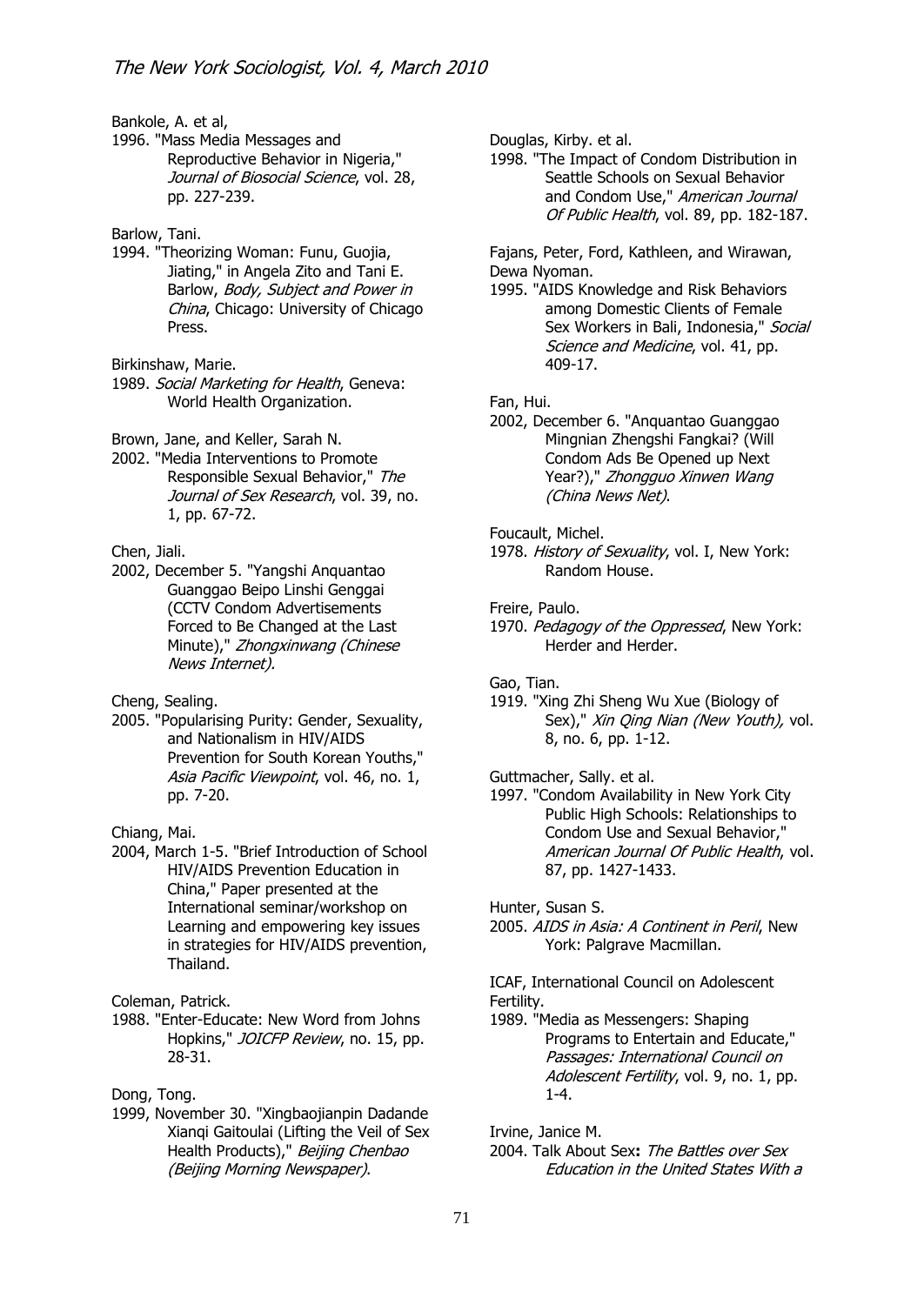New Preface. Berkeley: University of California Press.

#### Jin, Ying.

2002, November. "Anquantao Guanggao (Condom Ads)," Xinwen Zhoukan (News Weekly).

## Jing, Feng.

2004, November 30. "Fafang Anquantao Juefei 'Fang Ai' Quanbu (Issuing Condoms Is by No Means the Complete AIDS Prevention)," Xinhuawang (Xinhua Net).

## Katende, C. et al.

2000. Uganda Delivery of Improved Services for Health Evaluation Surveys 1999, Chapel Hill, NC: Measure Evaluation.

#### Lane, Sandra D.

1997. "Television Minidramas: Social Marketing and Evaluation in Egypt," Medical Anthropology Quarterly, vol. 11, n. 2, pp. 164-182.

## Lao, Yu.

2005, November 2. "Tantao Jinji Biyunyao De Daodewenti (on the Moral Issues of Emergency Contraceptives)," Xin zhoukan (New Weekly) .

Laqueur, Thomas.

1990. Making Sex: Body and Gender from the Greeks to Freud, Cambridge: Harvard University Press.<sup>1</sup>

#### Li, Shunlai.

2000, April 11. "Anquantao Guanggao Women Zai Dengdai (We Are Waiting for Condom Ads)," Zhongguo Funu bao (Chinese women newspaper).

## Li, Tong.

2001, September 7. "Falu Gaibugai Gei Anquantao Yige Mingfen? (Should the Law Give Condom a Name?)," Beijing Qingnian Bao (Beijing Youth Newspaper).

#### Li, Yanchun.

2004, November 29. "Anquantao Anweibuliao Posuidexin (Condom Cannot Comfort a Broken Heart)," Beijing Qingnianbao (Beijing youth newspaper).

2002, December 26. "Anquantao Lunzheng De Beihou (Behind the Debate of Condoms)," 21 Shiji Huanqiu Baodao (Report Around the World in the 21st Century).

#### Li, Zhongfeng.

2004, July 11. "Wuyouwulu De Ai Diaocha: Anquantao Guanggao (Love without Worries: Condom Ads)," Shichang Bao (Market Newspaper).

#### Liang, Yong.

2003, November 28. "Anquantao Guanggao Shang Yangshi Shiguanniande Jinbu (It Is Ideological Progress for Condom Ads to Be on CCTV)," Xinhuawang (Xinhua Net).

### Lin, Quanyi.

2002, July 7-12. "Training on Condom Social Marketing Conducted in Urumqi, Xinjiang," International Conference on AIDS, Manchester.

#### Lin, Wei.

"Biyuntao Nengzuo Guanggao Ma? (Can Condoms Be Advertised?)," art. cit.

#### Ling, Feng.

- 2004, November 29. "Wuzhi Jiaju 'Kongai Zheng" (Ignorance Exacerbate Paranoid of AIDS), Jiankang bao (Health Newspaper), p. 1.
- Ma, Qinghuai.
- 1954. "Lenin Talks About the Issue of Women, Marriage and Sex," Xin Zhongguo Funu (New Women of China), vol. 51, no. 1, pp. 6-7.

Messersmith, Lisa J. et al.

2000, September. "Who's at Risk? Men's Std Experience and Condom Use in Southwest Nigeria," Studies in Family Planning, vol. 31, no. 3, pp. 203-216.

### Pfeiffer, James.

2004. "Condom Social Marketing, Pentecostalism, and Structural Adjustment in Mozambique: A Clash of Aids Prevention Messages," Medical Anthropology Quarterly, vol. 18, no. 1, pp. 77-103.

Qu, Shuquan. et al.

Li, Yinhe.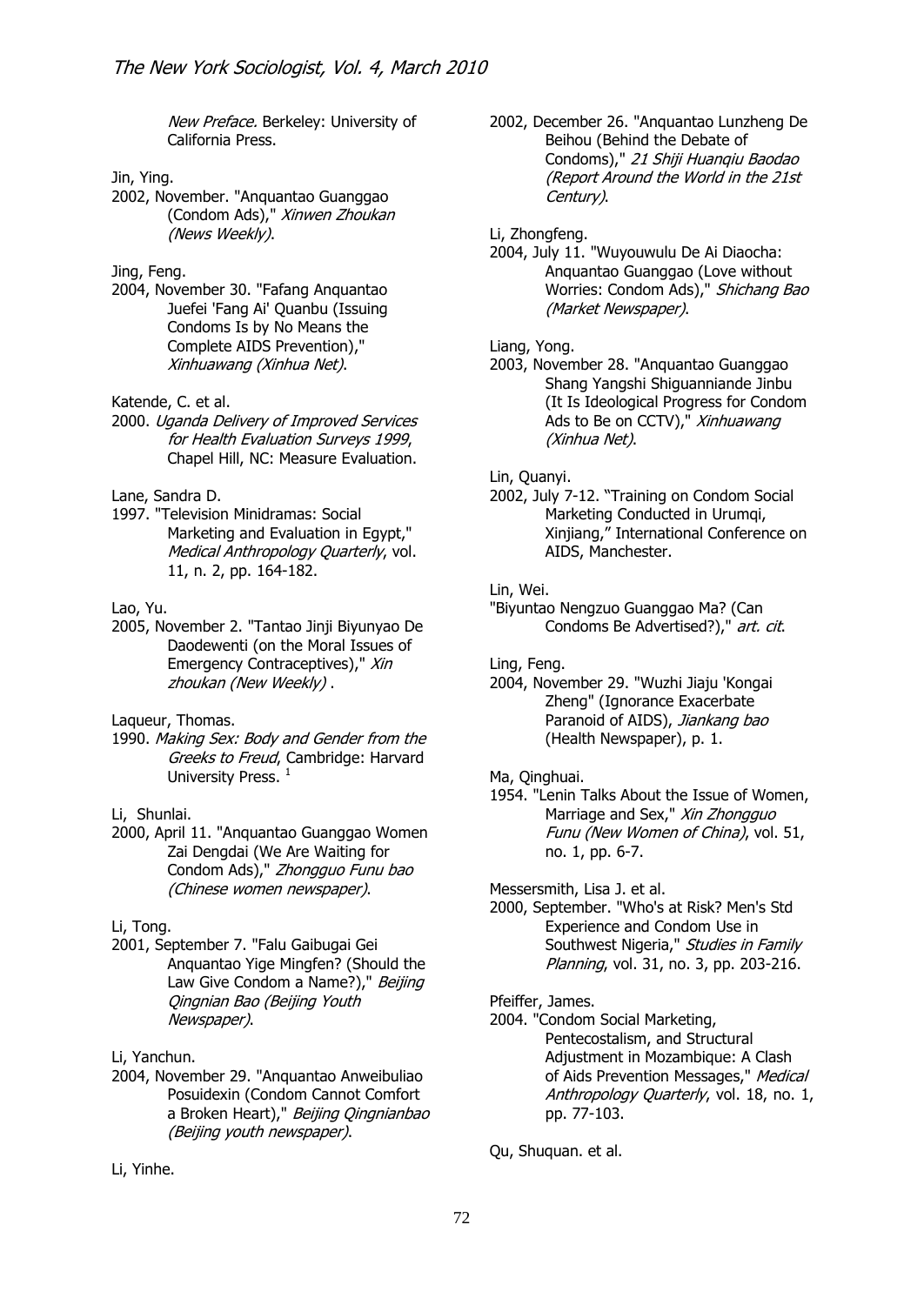2002. "The Potential for Rapid Sexual Transmission of HIV in China: Sexually Transmitted Diseases and Condom Failure Highly Prevalent among Female Sex Workers," AIDS and Behavior, vol. 6, no. 3.

Rogers, Everett. et. al.

- 1989. Proceedings from the Conference on Entertainment-Education for Social Change. Los Angeles: Annenberg School of Communications and the University of Southern California.
- Rogers, Everett and Singhal, Arvind.

1988. "Television Soap Operas for Development in India," Gazette, vol. 41, pp. 109-126.

Rogers, E. M. and Singhal, A.

1999. Entertainment-Education: A Communication Strategy for Social Change, Mahwah, NJ: Lawrence Erlbaum Associates.

Rogers, E.M. and Vaughan, P.W.

2000. "A Staged Model of Communication Effects: Evidence from an Entertainment-Education Radio Soap Opera in Tanzania," Journal of Health Communication, vol. 5, pp. 203-227.

Rong, Dongyue.

1999, November 30. "Anquantao Daodi Zenmo Xuanchuan" (How We Should Advertise Condoms), Beijing Wanbao (Beijing Evening Newspaper).

Sellers, Deborah. et al.

- 1994. "Does the Promotion and Distribution of Condoms Increase Teen Sexual Activity? Evidence from an HIV Prevention Program for Latino Youth," American Journal Of Public Health, vol. 84, pp. 1952-1958.
- Sigley, Gary.
- 2001. "Keep It in the Family: Government, Marriage, and Sex in Contemporary China," in Margaret Jolly and Kalpana Ram, Borders of Being: Citizenship, Fertility, and Sexuality in Asia and the Pacific, Ann Arbor: The University of Michigan Press, pp. 118-153.

Smyth, Fiona.

- 1998. "Cultural Constraints on the Delivery of HIV/AIDS Prevention in Ireland," Social Science & Medicine, vol. 46, no. 6, pp. 661-672.
- Stine, Gerald.
- 2007. AIDS Update 2007, New York: Pearson, p. 257.

Tierney, John.

1990, September 18. "With 'Social Marketing,' Condoms Combat Aids." Special to the New York Times.

Wang, Lijuan.

- 2007, August 19-23. "Condom Promotion for HIV/AIDS Prevention in China: the Role of Epistemic Community," 8th International Congress on AIDS in Asia and the Pacific, Colombo.
- Wang, Zhenhua.
- 2003, February 22. "Anquandai Yu Anquantao (Safety Belt and Condoms)," Shandong Qingnian Bao (Shandong Youth Newspaper).

Wen, Chihua.

2002, April 11. "No Condoms, Please, We're Chinese Men," Asia Times Online.

Werner, David.

1977. Where There is No Doctor: A Village Health Care Handbook, Palo Alto, CA: The Hesperian Foundation.

Yang, Mayfair Mei-hui.

1999. "From Gender Erasure to Gender Difference: State Feminism, Consumer Sexuality, and Women's Public Sphere in China," in Mayfair Mei-hui Young, Spaces of Their Own: Women's Public Sphere in Transnational China, Minneapolis: University of Minnesota Press, pp. 35-67.

#### Yi, Ming.

2001, December 30. "Anquantao Chulu Hezai (Where Is the Outlet for Condom)," Keji Ribao (Science Daily).

Yin, Chengxi.

2006, September 7. "Bieyaomohua Chongqingde Anquantao Xiangmu (Don't Demonize Chongqing's Condom Program)," Xiandai Kuaibao (Modern Express Newspaper).